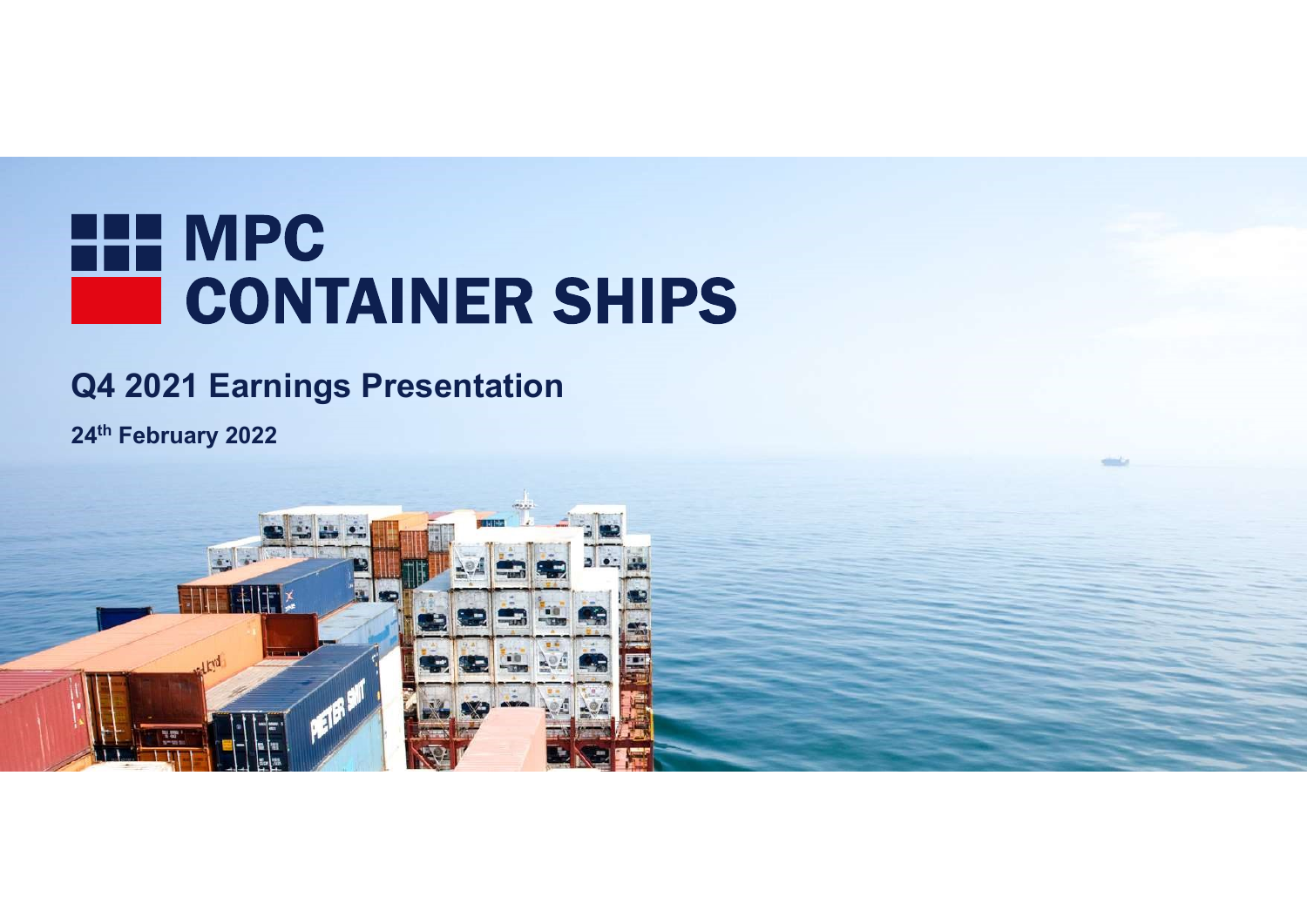### DISCLAIMER

THIS PRESENTATION (THE "PRESENTATION") HAS BEEN PREPARED BY MPC CONTAINER SHIPS ASA (THE "COMPANY") FOR INFORMATION PURPOSES ONLY AND DOES NOT CONSTITUTE AN OFFER TO SELL OR A SOLICITATION OF<br>PLEASE NOTE THAT NO FREPESENTA DISCLAIMER<br>THIS PRESENTATION (THE "PRESENTATION") HAS BEEN PREPARED BY MPC CONTAINER SHIPS ASA (THE "COMPANY") FOR INFORMATION PURPOSES ONLY AN<br>ALAN OFFER TO BUY ANY OF THE SECURITIES DESCRIBED HEREIN.<br>TARGETS AND OPINIONS

THIS PRESENTATION (THE "PRESENTATION") HAS BEEN PREPARED BY MPC CONTAINER SHIPS ASA (THE "COMPANY") FOR IMPORMATION PURPOSES ONLY AND DOES NOT CONSTITUTE AN OFFER TO SELL OR A SOLUCTATION OF<br>PLACE NOTE THAT NO REPRESENTATI THIS PRESENTATION (THE "PRESENTATION") HAS BEEN PREPARED BY MPC CONTAINER SHIPS ASA (THE "COMPANY") FOR NFORMATION PURPOSES ONLY AND DOES NOT CONSTITUTE AN OFFER TO SELL OR A SOLICITATION OF<br>PLACE NOTE THAT NO REPRESENTATI DISCLATION (FE PRESENTATION) HAS BEEN PREPARED BY MPC CONTAINER SHIPS ASA (THE "COMPANY") FOR INFORMATION PURPOSES ONLY AND DOES NOT CONSTITUTE.<br>IN OPER TO BJY ANY OF THE SECURITES DESCRIBED HEREIR.<br>TARGETS AND OPNIONS, CO THIS PRESENTATION (HE "PRESENTATION") HAS BEEN PREPARED BY MPC CONTAINER BURS ART (THE "COMPANY") FOR BEFORMATION FURPOSES ON V AND DOES NOT CONSITTUE AN OFFET 10 SEL OR A SOLICITATION OF<br>AN OTENT OF DUPART COUNTER DESCRIP LOCING STATEMENT CONCERN FUTURE CONCERN FUTURE CONTINUES SING AND IT CONFINITION FOR DESCRIPTION OF THE CONSTITUE AN OFFER TO SELL OR A SOLUTATION OF<br>PHOTOGRAPHY THE VECHAL FACTOR OR WARRANTY CONCERN FOR AN AREA OF THE WOR THIS PRESENTATION (THE "PRESENTATION") HAS BEEN PREPARED BY BPC COVITABLES SHIPS AST (THE "COMPANY) FOR BYGIGATION PHROOES ONLY WO DOES NOT CONSTITUTE AN GPEET TO SEL OR A SOLUTATION GRAFIELD THAT AND FREEN THE FORMATION C THIS PERSENTATION (THE "PERSENTATION") HAS BEEN PERSENT IN WE CONTAINE SUBTE ARA (THE "COMPANY") FOR BEOBRATION PUPOSES ON Y AND ICCES NOT CONSTITUTE AN OPER TO SELL OF A SOLUTATOR OF CHRISTIANTS, UNCERTAINTS, UNCERTAINTS, IN SECTION THE SUBSIDIARY OR SUBSIDIARY AND THE SUBSIDIARY PORTOUT ARREST OR THOUGH ANY SUBSIDIARY OR ANY CONTRACT CONTRACT OR ANY CONTRACT OR ANY CONTRACT OR ANY CONTRACT ANY OR ANY ORDER TO BE CAN ARREST ANY OR ANY ORDER THIS PRESENTED THE TOWER TO THE MANUFACT ANY CONTANTS INTO AS THE COMPANY FOR BYOMATION PUPOSES ONLY AND OCS NOT CONSTITUE AN OFFET O SELL OR A SOLUTATION OF ANY CONTANTS ANY OF THE SELL OR A SOLUTATION OF THE FUTURE ANY A THIS PRESENTATION CINTERNET TO RELEATED PERSONS OF INFERENCES AND NEW CONTAINSTANCES AND RELATIONS OF THE REPORTED HEREIN. THE COMPANY IS DESCRIBED FOR THE VAN THE COMPANY IS DESCRIBED FOR THE VAN THE COMPANY IS PARENT OF THE PRESENTATION CONTAINS INFORMATION OF CONTAINS AND ASSAULT CONVEYTOR REGINATOR PROCESSIVE AND DRESS OF CONTINUES OFTEN DELT OR A SOUTHPROPERTY OF THE PROPERTY OF THE PROPERTY OF THE CONTAINER INTERFERING IN A SUCH INFOR INFORMATION PUBLISHED BY THE BEAT THE SECOND PUBLISHED BY THE SECOND PUBLISHED BY THE RESPECTED ON THE RESPECTED AND THE RESPECTED AND THE PERSON PUBLISHED AND THE REPRODUCED INFORMATION OF THE RESPECTED AND THE RESPECTED AN INVESTIGATION COMPANY IN THE COMPANY IN THE COMPANY IS A RECORDED A SPONSOR CONFIDENT IN THE COMPANY IN THE ACTUAL FACTORS COULD CAUSE THE ACTUAL FACTORS CONFIDENTIALLY AND A REPORT OF THE ACTUAL FACTORS CONFIDENTIALLY PERFORMANCE OR ACHIEVE OR ACHIEVE OR ACHIEVE OR ACHIEVE MENTS THE CONSERVATION IN THE CONSERVATION INTERNATIONAL ENERGY AND THE CONSERVATION INTERNATION, INTERNATIONAL ENERGY ARE CONSERVED OR ACHIEVE OR ACHIEVE OR ACHIEVE  $\begin{minipage}[t] \begin{tabular}{0.99\textwidth}\begin{tabular}{0.99\textwidth}\begin{tabular}{0.99\textwidth}\begin{tabular}{0.99\textwidth}\begin{tabular}{0.99\textwidth}\begin{tabular}{0.99\textwidth}\begin{tabular}{0.99\textwidth}\begin{tabular}{0.99\textwidth}\begin{tabular}{0.99\textwidth}\begin{tabular}{0.99\textwidth}\begin{tabular}{0.99\textwidth}\begin{tabular}{0.99\textwidth}\begin{tabular}{0.99\textwidth}\begin{tabular}{0.99\textwidth}\begin{tabular}{0.99\textwidth}\begin{tabular}{0.99\textwidth}\begin{$ DISCLAIMER<br>
AND FOREIGN LAWS AND AND THE CHANGES IN THE CONTROL COMPANY TO MONATO HOW AND THE CHANGES IN AN INCREASE OF THE CHANGES IN THE CHANGES IN THE CHANGES IN THE CHANGES IN THE CHANGES IN THE CHANGES IN THE CHANGES  $\begin{array}{l} \textbf{DISCLAMER} \end{array} \begin{array}{l} \textbf{SICLAMER} \end{array} \begin{array}{l} \textbf{SICLAMER} \end{array} \begin{array}{l} \textbf{SICLAMER} \end{array} \begin{array}{l} \textbf{SICLAMER} \end{array} \begin{array}{l} \textbf{SICLAMER} \end{array} \begin{array}{l} \textbf{SICLAMER} \end{array} \begin{array}{l} \textbf{SICLAMER} \end{array} \begin{array}{l} \textbf{SICLAMER} \end{array} \begin{array}{l} \textbf{SICLAMER} \end{array} \$ BY A CONTROLL CONTROLL CONTROLL CONTROLL CONTROLL CONTROLL CONTROLL CONTROLL CONTROLL CONTROLL CONTROLL CONTROLL CONTROLL CONTROLL CONTROLL CONTROLL CONTROLL CONTROLL CONTROLL CONTROLL CONTROLL CONTROLL CONTROLL CONTROLL C **AN ARCHITECT AND THE SOLELY RESPONSE INTO ANOTHER AND THE SOLENY REPORT OF THE SOLENY RESPONSE INTO A SOLENY BE SOLENY RESPONSE THE SOLENY RESPONSE THE SOLENY RESPONSE THE SOLENY RESPONSE THE SOLENY RESPONSE THE SOLENY RE**  $\begin{array}{l} \text{INREACHATE A 1111} & \text{INRE RE CONOREM} \end{array} \begin{array}{l} \text{INRE A 121} & \text{INRE A 221} & \text{INRE A 121} & \text{INRE A 221} & \text{INRE A 221} & \text{INRE A 221} & \text{INRE A 221} & \text{INRE A 221} & \text{INRE A 221} & \text{INRE A 221} & \text{INRE A 221} & \text{INRE A 221} & \text{INRE A$ UTO CHAIN THE SUCH RESTRICTION IN A SUCH RESTRICTION IN A SUCH A CONVENTION IN A CONVENTION OR ANY ONE CONVENTION IN ANY THE RELEASE OR CONVENTION IN A SUCH A CONVENTION IN ANY THE POSSESSION OR ANY ONE CONVENTION IN ANY O THE PRESENTATION INTO HAS BELN PRESENT THIS CONTRYPTION IN A SUPPLIES TO THIS PROPERTY. ANY THE CONTRIBUTION INTO THE CONTRIBUTION INTO THE CONTRIBUTION IN ANY COUNTRY IS RELEASED. THE CONTRIBUTION IS AN ONE CONTRIBUTED IN IN RELATION IN PRESENTATION IN RELATION TO THE UNITED STATES AND THE U.S. PERSONS AND THE U.S. PERSONS AND THE U.S. PERSONS AND THE U.S. PERSONS AND THE U.S. PERSONS AND THE U.S. PERSONS AND THE U.S. PERSONS AND THE U.S. P MONTH THE CONTROLL IN CONTROLL IN THE CONTROLL IN THE TWO CONTROLL IN CONTROLL IN THE RECORD CONTROLL IN THE RECORD CONTROLL IN THE CONTROLL IN THE CONTROLL IN THE CONTROLL IN THE CONTROLL IN THE CONTROLL IN THE CONTROLL I THE COMPANY HAVE CONTROLL THE COMPANY HAVE ARRESTED TO THE COMPANY ORDER THE COMPANY HAVEN'S CONTROLL THE CONTROLL THE CONTROLL THE CONTROLL THE CONTROLL THE CONTROLL THE CONTROLL THE CONTROLL THE CONTROLL THE CONTROLL THE PLACE NOT THE VALUE OF THE COMPANY CROSS CONTROL ANY ARRANGEMENTS OF THE COMPANY WILL ONLY BE CONTROL ANY ARRANGEMENTS OF THE CONTROL ANY ARRANGEMENTS OF THE CONTROL ANY ARRANGEMENTS OF THE CONTROL ANY ARRANGEMENTS OF THE TERRITORIES OR CONSERVANCE CONSERVANCE DE CONSERVANCE DE CONSERVANCE DE CONSERVANCE DE CONSERVANCE DE CONSERVANCE DE CONSERVANCE DE CONSERVANCE DE CONSERVANCE DE CONSERVANCE DE CONSERVANCE DE CONSERVANCE DE CONSERVANCE DE ACCORDING THE CORDANCE WITH REGULATION TO THE CORDOR THE U.S. SECURITIES ACT. NETWORK IN THE U.S. SECURITIES ACT. NETWORK IN THE CONSULTIES AND ANY ORDER THANGER OF THE COMMISSION CONSULTIES AND ANY ANY ANY ANY ANY ANY ANY THIS PRESENTATION IS BEING COMMUNICATED IN THE UNITED IN THE UNITED IN THE UNITED IN THE UNITED IN THE UNITED INTO THE UNITED INTO A STRENGT OF THE UNITED INTO A STRENGT OF THE UNITED INTO A STRENGT OF THE UNITED INTO A ST THREE CONSIDERATION INTO THE PURPOSE CONTROL INTO THE PURPOSE OF ARTICLE 2000 INTO THE PURPOSE OF ARTICLE 2000 INTO THE PURPOSE OF ARTICLE 2000 INTO THE PURPOSE OF ARTICLE 2000 INTO THE PURPOSE OF ARTICLE 2000 INTO THE PUR

PRESENTATION. SECTION 86 FINANCIAL AND SECTION 86 FINANCIAL AND CONTROL PROPERTY TO PROCESS ACT 2000 FINANCIAL AND THE RECORD PROTECTION AND ARREST TO PROVIDE AN APPROVED PROTECTION AND ARREST TO PROTECTION AND ARREST TO PROTECTION AND THE CONTENT SERVE AND THE CONSTRUES OF THE CONTENTS OF THE CONSTRUED AS LEGAL CONSTRUED AS LEGAL CONSTRUED AS LEGAL CONSTRUENTS OF THE CONSTRUENTS OF THE CONSTRUENTS OF THE CONSTRUENTS OF THE CONSTRUENTS OF THE CONSTRUENTS OF COMPANY OF THE COMPANY INTERNATION IN THE DATA COMPANY IN OTHER DESCRIPTION AND RELATED TO HEREIN AND THE DATA CONTAINED TO HERE AND THE DATA CONTAINED TO HERE AND THE DATA CONTAINED TO HERE AND THE DATA CONTAINED TO HE USE DE TRANSPORTE DE REPRESENTATION DE SERVE DE TRANSPORTE AD EN ENCORE DE COMPANY EN ENCORE DE TRANSPORTE AD ENTERNADORE EN ENCORE EN ENCORE EN ENCORE EN ENCORE EN ENCORE EN ENCORE EN ENCORE EN ENCORE EN ENCORE EN ENCORE THIS PRESENTATION THE CONDITION REPORT OF THE CONDITIONS ASSESS. THE CONDITIONS ASSESS THE CONDITIONS ASSESS THE CONDITIONS AND THE CONDITIONS ASSESS THE CONDITIONS ASSESS THE CONDITIONS AND THE CONDITIONS ASSESS THE CONDI AMERICAN AMERICAN CHARGE THE COMPANY IN FURNISHED IN FURNISHED THE COMPANY OF DESCRIPTION, AND ANOTHOLOGICAL THE COMPANY OF DESCRIPTION OF THE COMPANY OF THE COMPANY INFORMATION, THE COMPANY INFORMATION, THE COMPANY INFOR

THIS PRESENTATION CONTROL IN THE CONTROL IN A VIGHT ARISE CONTROL IN A SECOND INTO A THE TREATMONY IN THE CONTROL IN THE ORIGINAL BET TO CONTROL IN THE CONTROL IN A VIGHT ARTICLE IN A VIGHT ARTICLE IN A VIGHT ARTICLE IN A COMPARY SIGNIFIES DEVELOPMENT IN CROWNER MANAGEMENT PRIMADORS. MARKET COEFINANCE AND EXCREMENT IN THE STEEL IN<br>AND FOREIGN LAWS AND REGULATIONS, TAKES, CHANGES IN COMPETITION AND PRICING ENVIRONMENTS, FILOTION<br>AND FOREIGN

APPLY.

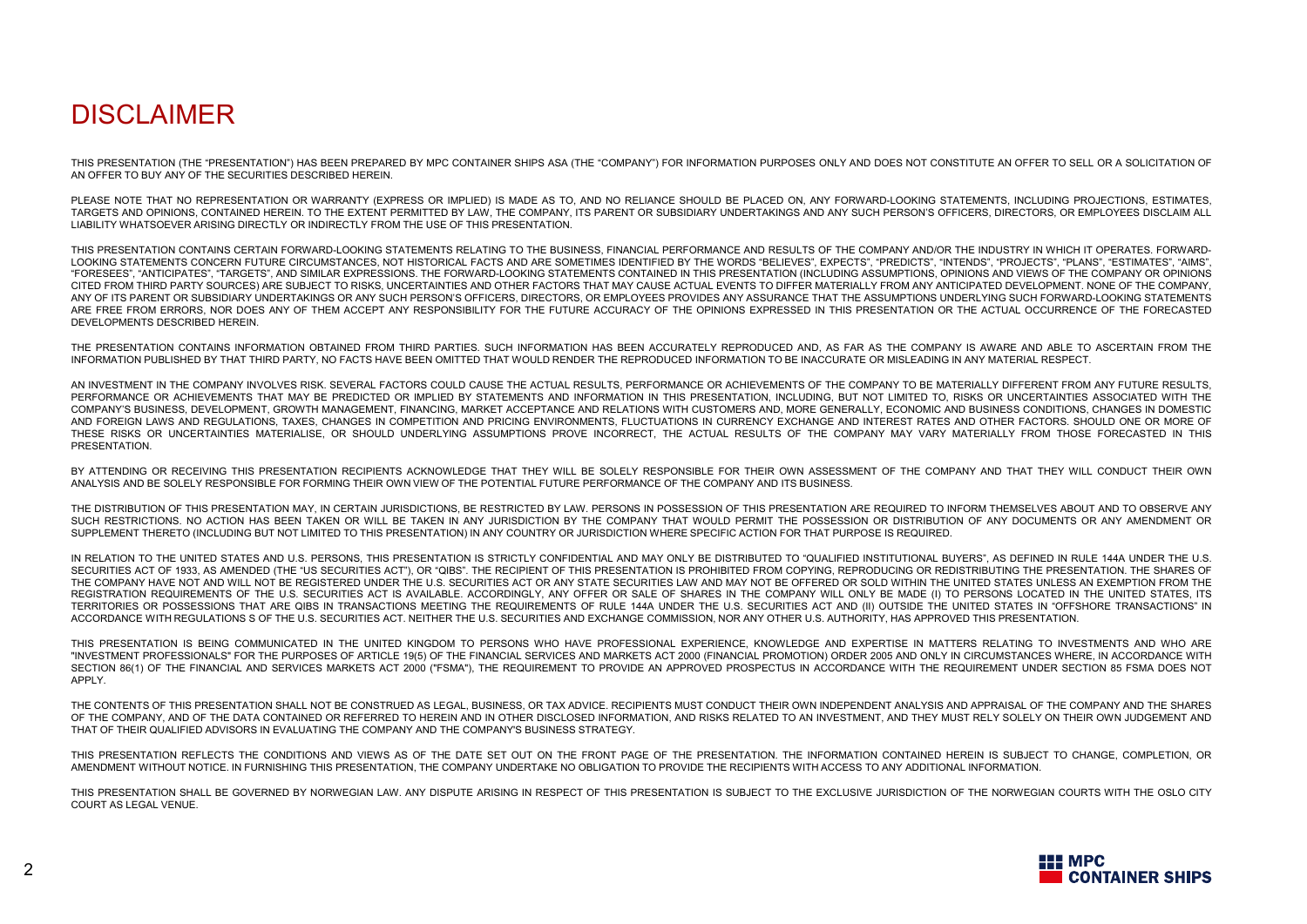Q4 2021 Earnings Presentation CONTENT

# 1. Executive Summary

- 2. Company Highlights
- 3. Market Update
- 4. Company Outlook
- 5. Appendix

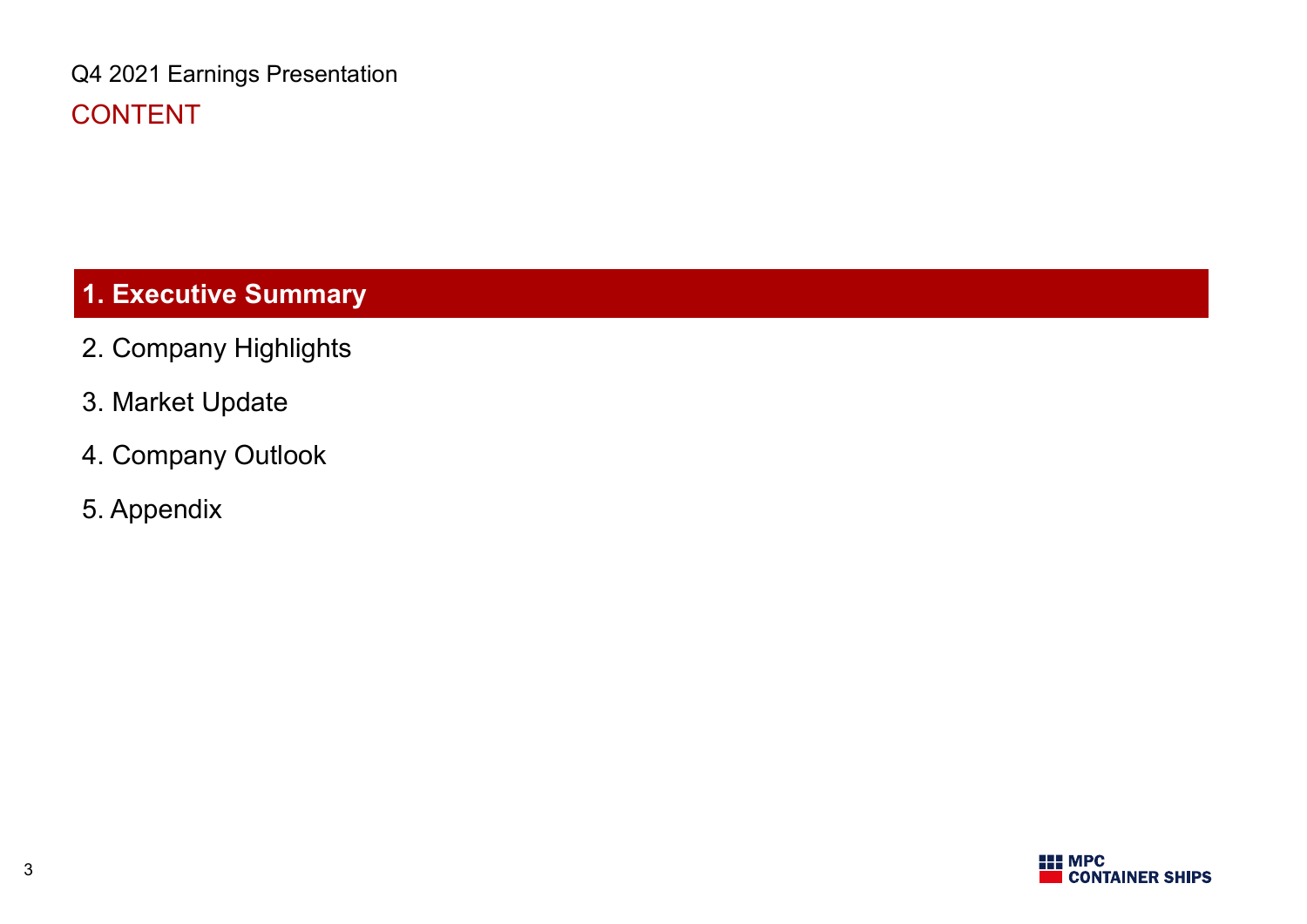### Q4 2021 Earnings Presentation

### EXECUTIVE SUMMARY



- 
- including an estimated gain of USD 40 million related to the sale of three vessels, two of which were scheduled to be delivered in Q4 2021 but were delayed to Q1 2022.<br>CONT

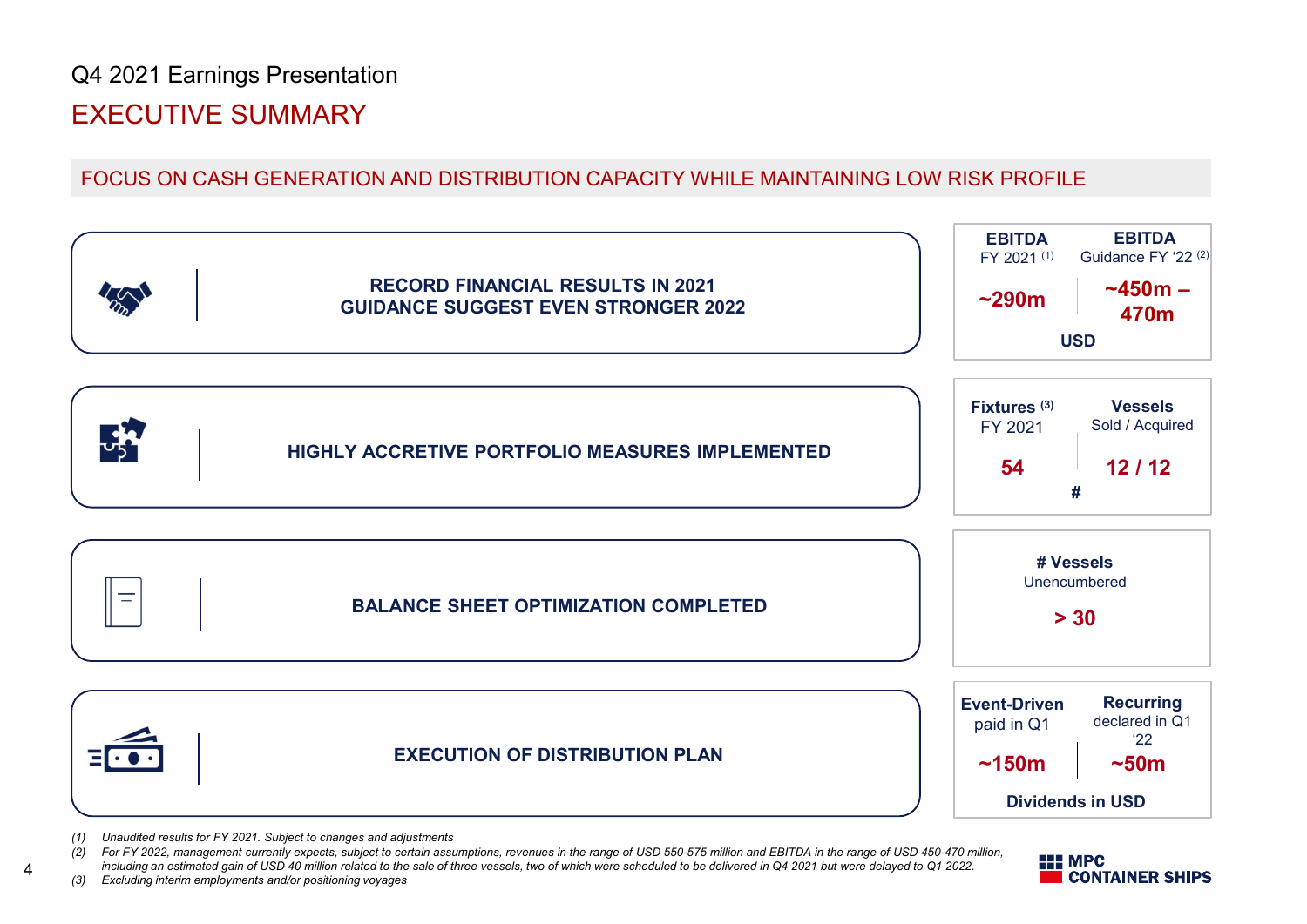### EXECUTIVE SUMMARY: KPI OVERVIEW

| <b>FINANCIAL PERFORMANCE</b>       |                          | Q4 2021      | Q3 2021 | FY 2021       | FY 2020 |
|------------------------------------|--------------------------|--------------|---------|---------------|---------|
| Net revenue                        | in USDm                  | 136.2        | 112,0   | 363.0         | 151.0   |
| EBITDA (adj.) <sup>(1)</sup>       | in USDm                  | 162.7 (97.6) | 73.6    | 290.4 (225.3) | 16.2    |
| Op. Cash Flow                      | in USDm                  | 98.6         | 60.4    | 236.7         | 16.5    |
| Net result (adj.) <sup>(2)</sup>   | in USDm                  | 127.9 (66.6) | 46.5    | 189.9 (128.5) | $-64.5$ |
| EPS (adj.) $(3)$                   | in USD per share         | 0.29(0.15)   | 0.11    | 0.43(0.29)    | $-0.15$ |
| OPERATIONAL PERFORMANCE            |                          |              |         |               |         |
| Fleet utilization $\overline{(4)}$ | % of ownership days      | 97.6%        | 97.7%   | 97.9%         | 91.6%   |
| Average TCE <sup>(5)</sup>         | in USD per trading day   | 23,103       | 19,656  | 16,887        | 8,102   |
| Average Opex                       | in USD per ownership day | 5,548        | 5,340   | 5,379         | 4,918   |
| Average EBITDA adj. (1)            | in USD per ownership day | 16,531       | 12,833  | 10,268        | 748     |
| <b>BALANCE SHEET</b>               |                          |              |         |               |         |
| <b>Total Assets</b>                | in USDm                  | 1,033.4      | 1,107.1 | 1,033.4       | 678.1   |
| Cash                               | in USDm                  | 180.3        | 76.5    | 180.3         | 39.3    |
| Leverage                           |                          | 22%          | 35%     | 22%           | 41%     |
| Equity ratio                       |                          | 70%          | 58%     | 70%           | 56%     |



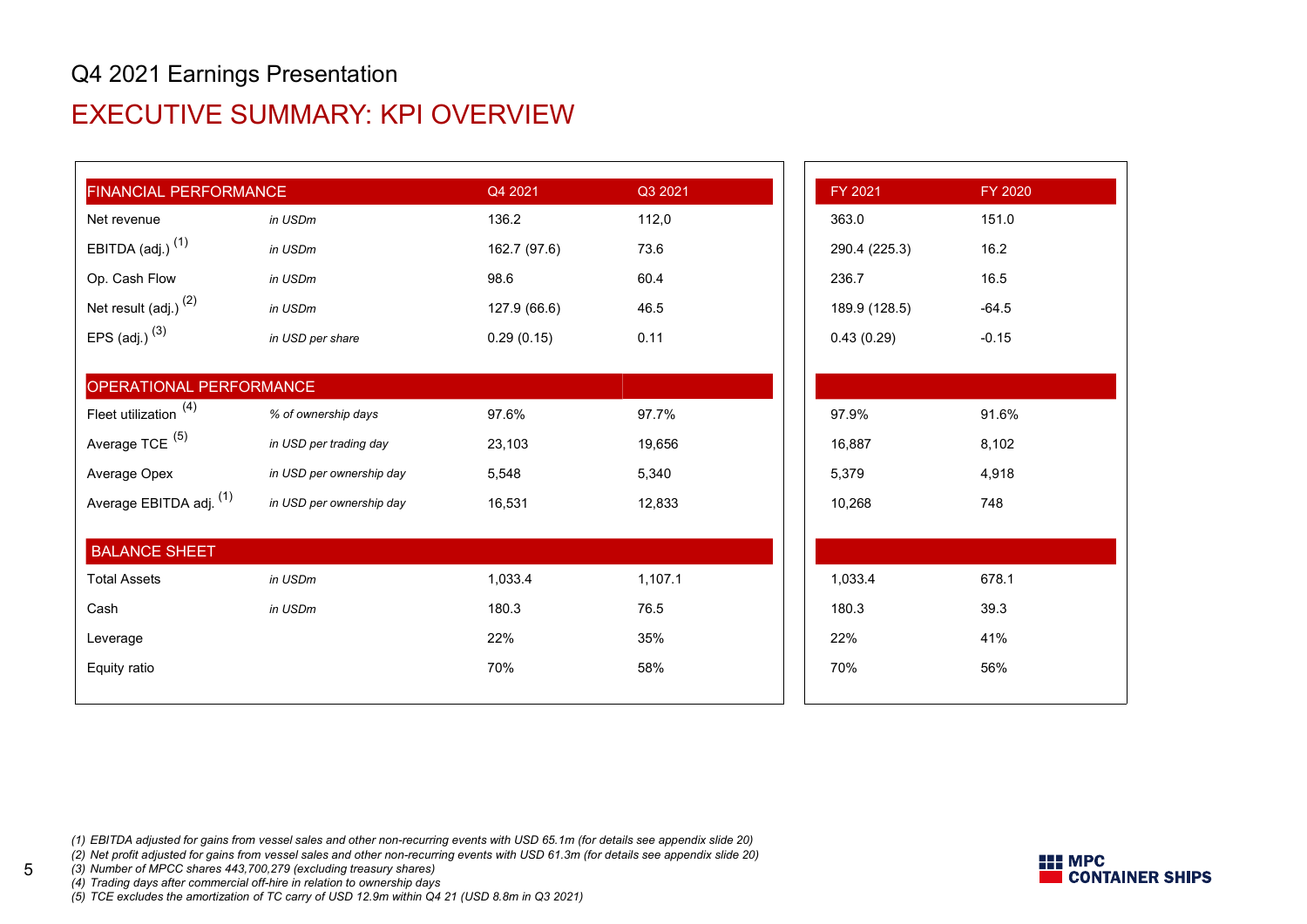Q4 2021 Earnings Presentation CONTENT

1. Executive Summary

# 2. Company Highlights

- 3. Market Update
- 4. Company Outlook
- 5. Appendix

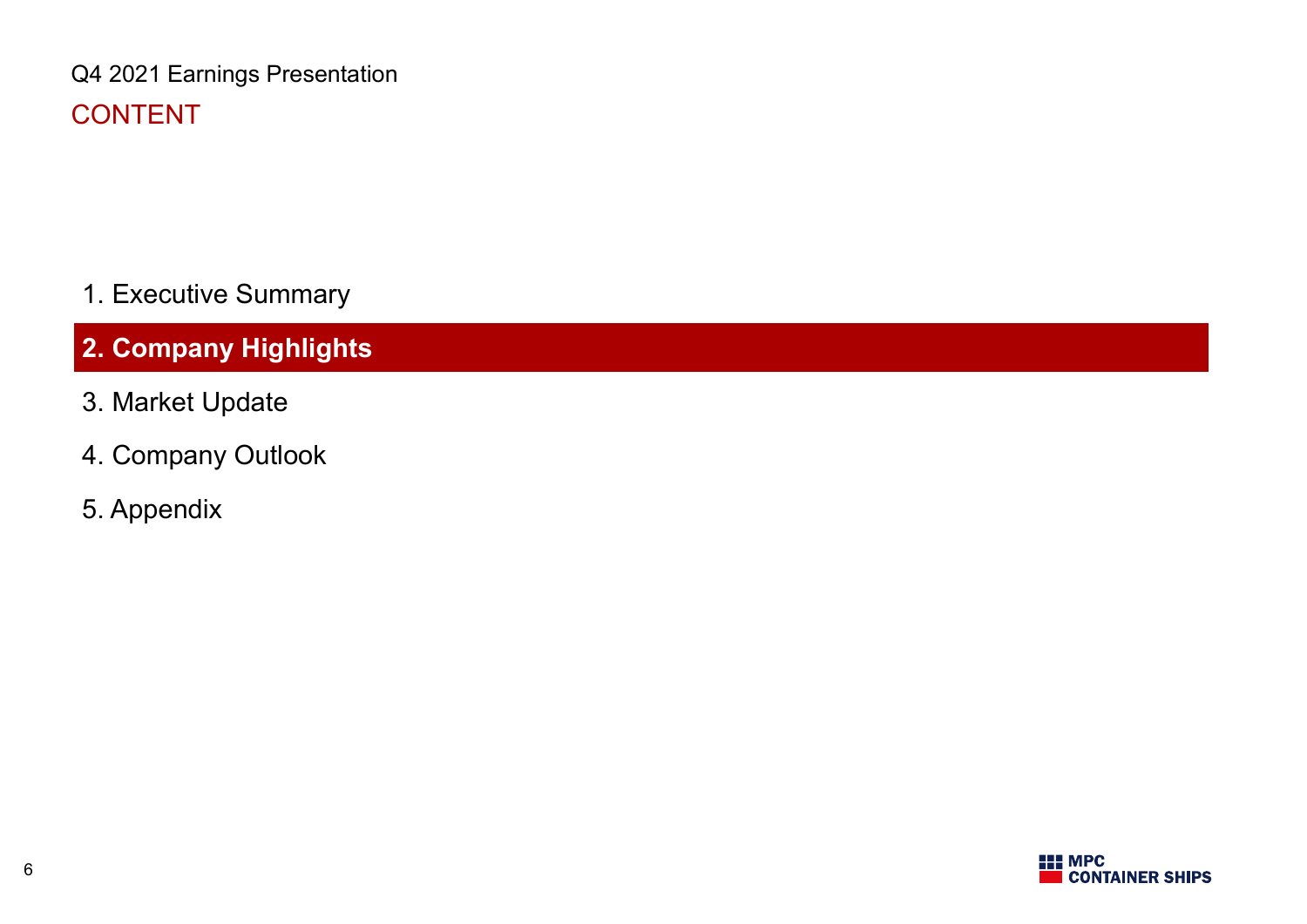### Company Highlights

## CORPORATE AND OPERATIONAL HIGHLIGHTS

| Company Highlights |                                                                                                                                                                 |
|--------------------|-----------------------------------------------------------------------------------------------------------------------------------------------------------------|
|                    | CORPORATE AND OPERATIONAL HIGHLIGHTS                                                                                                                            |
|                    | <b>Balance Sheet Optimization / Refinancing completed in December 2021</b>                                                                                      |
|                    | Reduced financial leverage and cost of debt, significant financial flexibility with >30 unencumbered vessels, high discretion<br>regarding capital allocation   |
|                    | <b>Share liquidity and trading</b>                                                                                                                              |
|                    | Average daily turnover in Q4 2021 of NOK ~107m; MPCC is included in the MSCI Small cap index (since 1 <sup>st</sup> Dec 2021)                                   |
|                    | <b>ESG</b>                                                                                                                                                      |
| <b>Corporate</b>   | • 2 <sup>nd</sup> ESG Report will be published in March 2022 and various measures are in execution supporting ESG goals                                         |
|                    | • Joined the Mærsk Mc-Kinney Møller Center for Zero Carbon Shipping as project partner and mission ambassador                                                   |
|                    | <b>EGM / Distribution Plan</b>                                                                                                                                  |
|                    | Distribution authority granted by the EGM in January and subsequent declaration and payment of event-driven distribution of<br>about USD 150m (NOK 3 per share) |
|                    | • Quarterly dividend of about USD 50m or USD 0.11 per share declared by the Board for payment end of March 2022                                                 |
|                    | <b>Fleet</b>                                                                                                                                                    |
|                    | • Solid technical performance despite continuous COVID-related operational challenges                                                                           |
| <b>Operational</b> | • Fifteen dry-dockings completed (thereof seven dry-dockings in Q4)                                                                                             |
|                    | EEXI/CII measures currently being rolled out                                                                                                                    |
|                    | • Termination of "1300 / 1500 TEU High Reefer Pool" as of 1 <sup>st</sup> January 2022                                                                          |
|                    | <b>Market</b>                                                                                                                                                   |
|                    | • Robust global economic growth (4.4% and 3.8%) and international trade (6% and 4.9%) expected for 2022 and 2023                                                |
| <b>Macro</b>       | • Supply Chain Disruptions & Congestions prevail; K+N Global Disruption Indicator at record high (15m TEU waiting days)                                         |
|                    | • Geopolitical uncertainties prevail; Russia – Ukraine conflict expected to induce indirect macro effects on the industry                                       |
|                    | $H$ MPC<br>CONTAINER SHIPS                                                                                                                                      |
|                    |                                                                                                                                                                 |

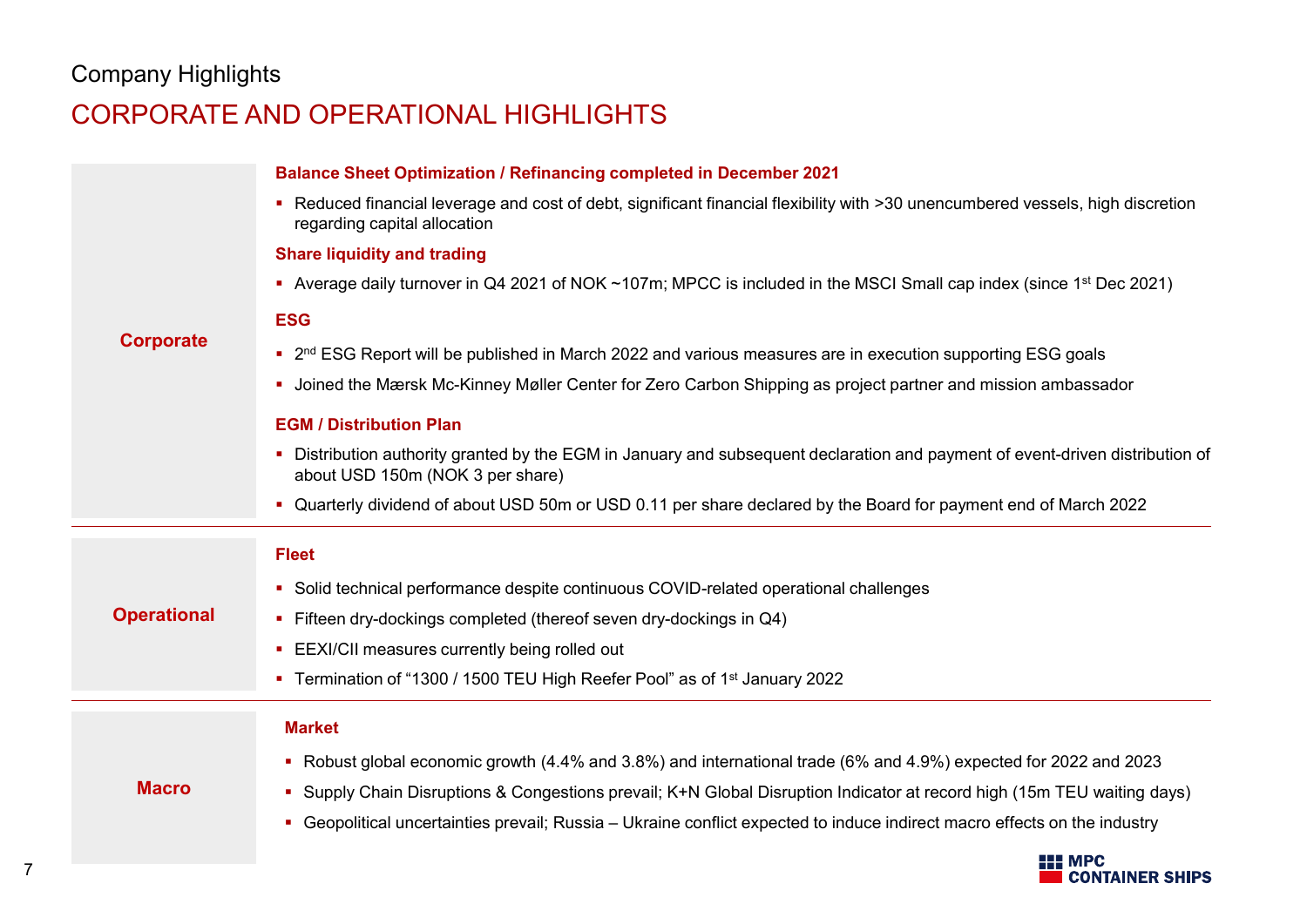### Company Highlights

# Company Highlights<br>PORTFOLIO HIGHLIGHTS – FIXTURE ACTIVITY 2021 ADDED >USD 1BN CONTRACT VOLUME<sup>(1)</sup> (1/2)<br>SIGNIFICANT VALUE GENERATION BY EXECUTING PRUDENT MULTI-YEAR CHARTER STRATEGY





|                       | Q1 2021 | Q2 2021 | Q3 2021 | Q4 2021  | FY 2021 |
|-----------------------|---------|---------|---------|----------|---------|
| No. fixtures          | 18      | 17      | 10      | Ω        | 54      |
| Avg. rate in USD p.d. | 16,180  | 27,230  | 33,280  | 30,930   | 26,650  |
| Avg. TEU              | 2,506   | 2,086   | 2,299   | 1,785    | 2,215   |
| Avg. period in months | ~15     | ~28     | $-37$   | $-27(2)$ | ~26     |

8
employment and declared options, excl. revenue from scrubber-related profit shares. Contracted revenues include 100% revenues share from Bluewater JV vessels<br>
employment and declared options, excl. revenue from scrubber-

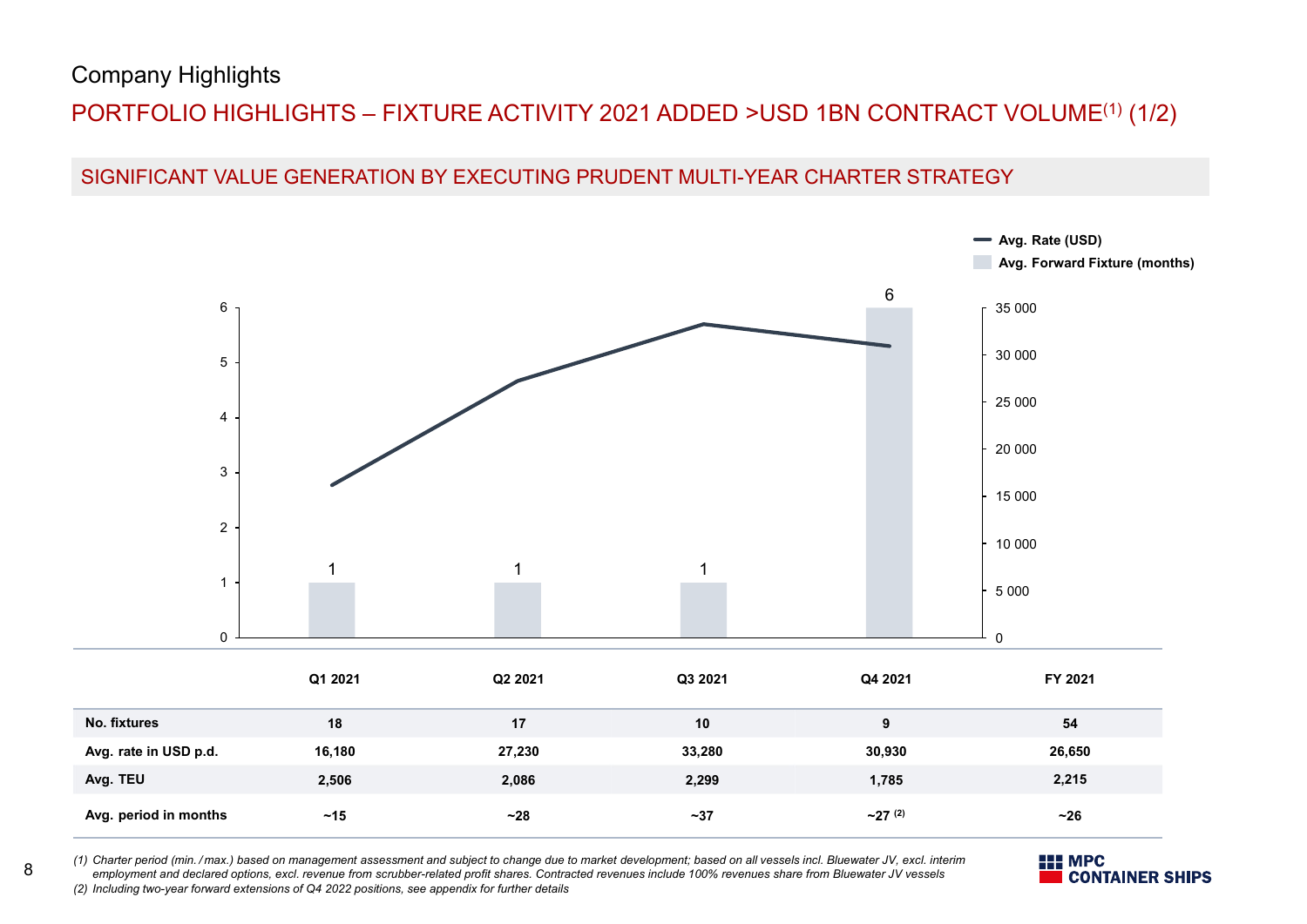### Company Highlights

# Company Highlights<br>PORTFOLIO HIGHLIGHTS – ACCRETIVE ACQUISITIONS AND HIGHLY PROFITABLE EXITS (2/2)<br>VESSEL ACQUISITIONS IN FY 2021<br>F<sup>(+75%)</sup> Highly accretive vessel acquisitions conducted in 2021

### VESSEL ACQUISITIONS IN FY 2021



![](_page_8_Figure_5.jpeg)

- 
- 
- (4) Total acquisition price of AS Nadia (Q1 2021) and Songa Container vessels (Q2 2021)<br>9 (5) The following vessels have been sold and handed over: AS Frida. AS Laguna. AS Cordelia. Anne Sibum, Stefan Sibum, Grete Sibum, A

- 395 Acquisition of AS Nadia and "Songa" fleet for USD 226m
- 89 **89 BroadWater Street Street Street Street Street Street Sibum and Street Sibum and Street Sibum and Street Sibum and Street Sibum and Street Sibum and Street Sibum and Street Sibum and Street Sibum and Street Sibum and** Stefan Sibum) generated USD 63m in proceeds
- 226 Based on contracted revenues the projected EBITDA for ND HIGHLY PROFITABLE EXITS (2/2)<br>
Highly accretive vessel acquisitions conducted in 2021<br>
• Acquisition of AS Nadia and "Songa" fleet for USD 226m<br>
• Sale of three vessels (Anne Sibum, Grete Sibum and<br>
Stefan Sibum) genera the acquired fleet is USD 153m until end of FY 2025
	- Two further open positions within FY 2022 potentially generate approx. USD 89m in additional EBITDA (based on current charter market)
	- Total Acquisitions already fully paid back with significantly costs<sup>(4)</sup> more upside expected

### Attractive exits realized to facilitate refinancing and significant event-driven distribution to shareholders

- 66 In 2021 and YTD 2022 MPCC has sold and handed over 11 (5) vessels (total of USD 163m)
	- 151 of Q1 2022 12 JV vessel AS Patricia (acquir ■ JV vessel AS Patricia (acquired for USD 9.9m, sold for USD  $34.3m$ )<sup>(6)</sup> is scheduled to be handed over until end
		- Total acquisition price of all 12 vessels: USD ~112m
	- Available In February 2022, USD 151m (NOK 3.0/share) of the sales sales proceeds were pay-out as event-driven distribution

![](_page_8_Picture_21.jpeg)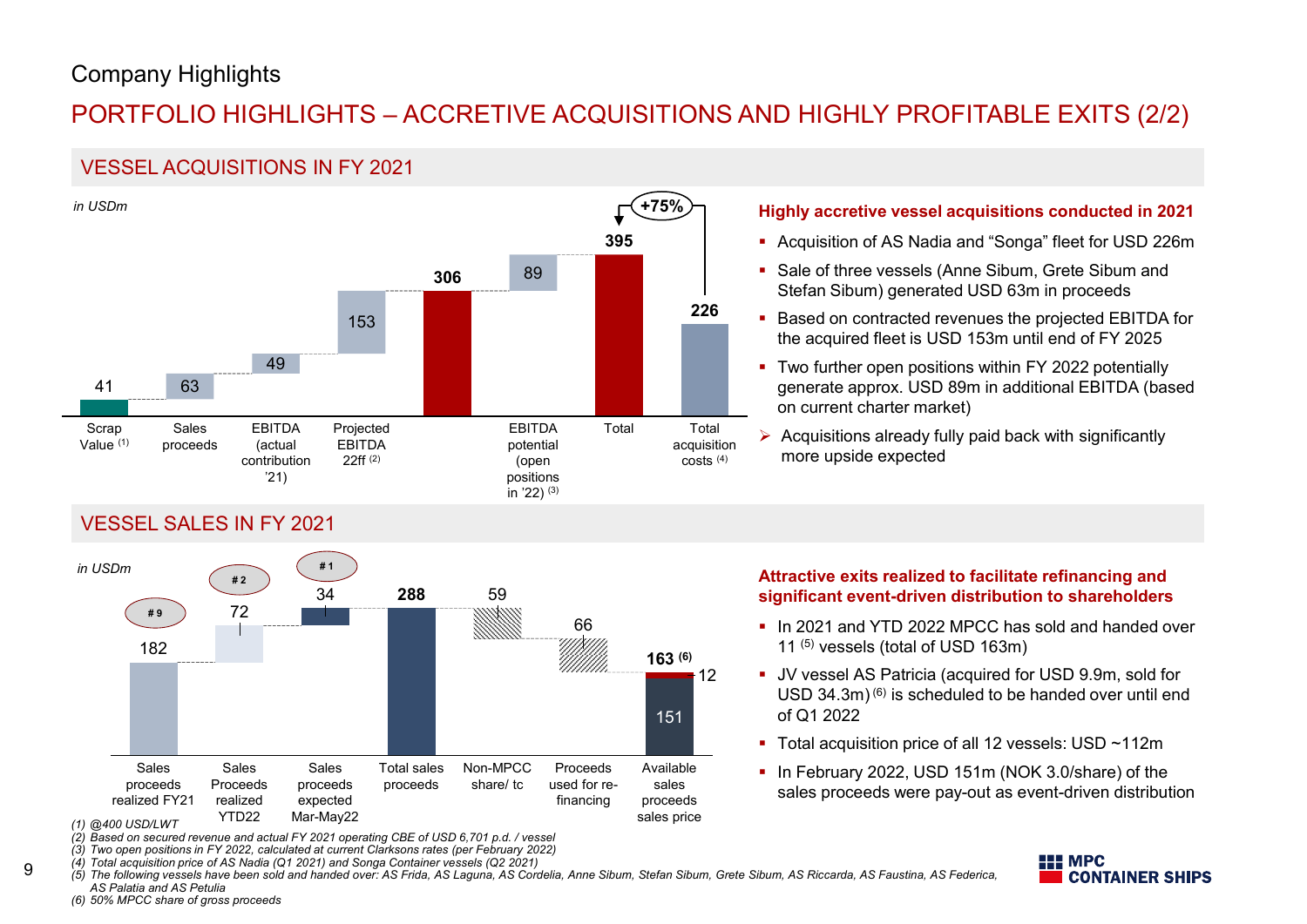Q4 2021 Earnings Presentation CONTENT

- 1. Executive Summary
- 2. Company Highlights
- 3. Market Update
- 4. Company Outlook
- 5. Appendix

![](_page_9_Picture_6.jpeg)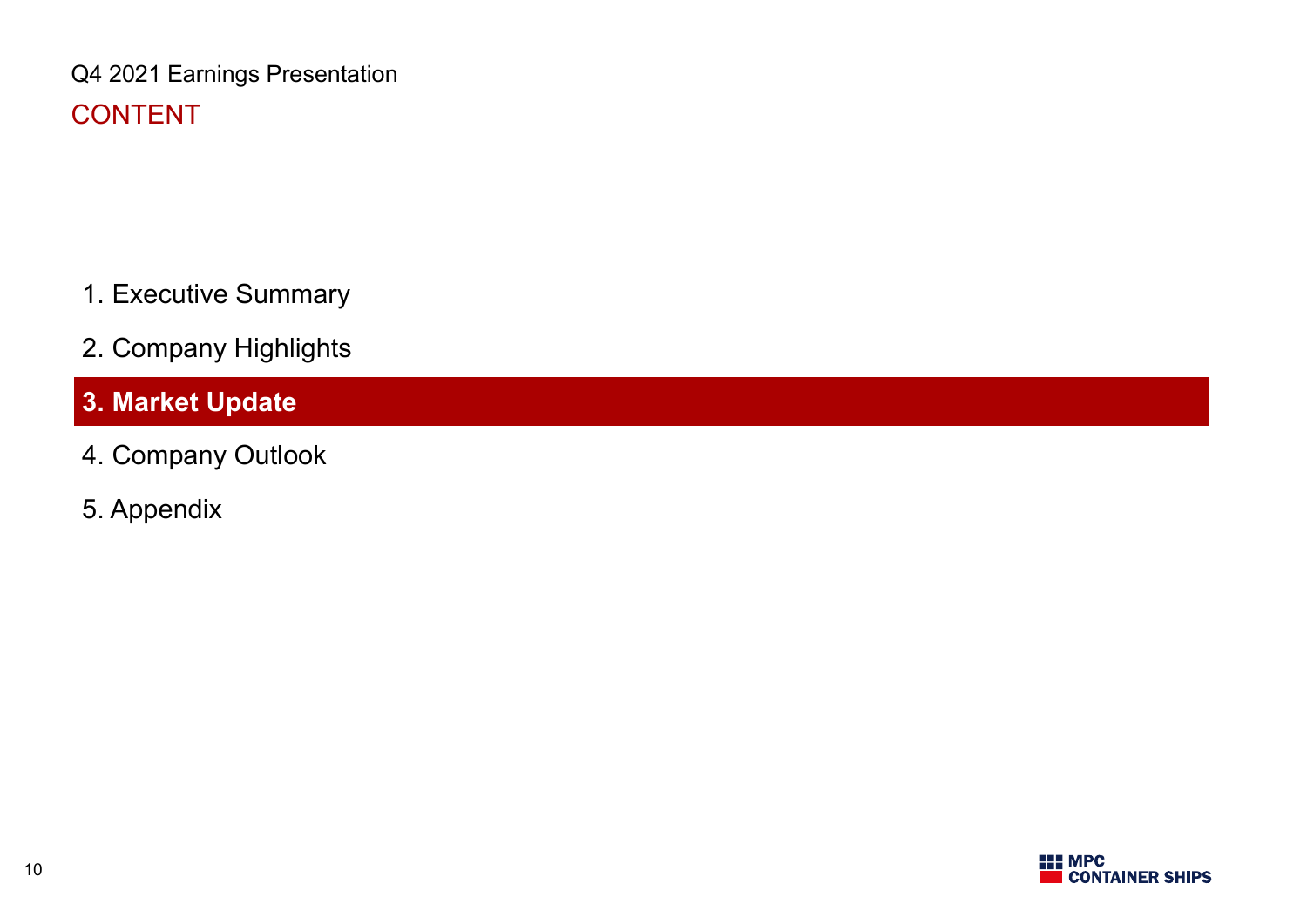### Market Update

## TIGHT CAPACITY AND RECORD LINER EARNINGS

![](_page_10_Figure_2.jpeg)

![](_page_10_Picture_3.jpeg)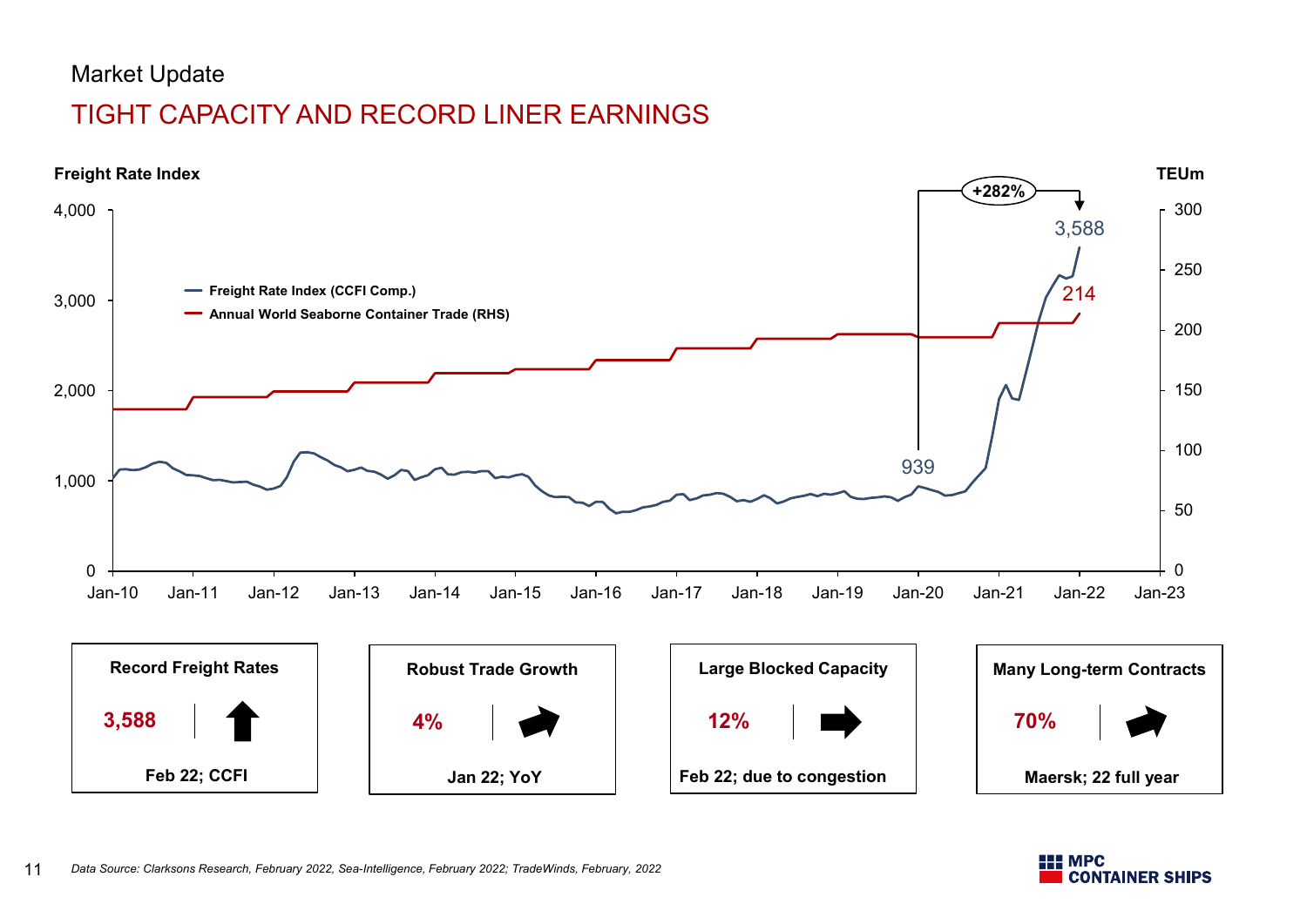### Market Update

## BOOMING CHARTER-MARKET TURNED INTO A FORWARD MARKET

![](_page_11_Figure_2.jpeg)

![](_page_11_Picture_3.jpeg)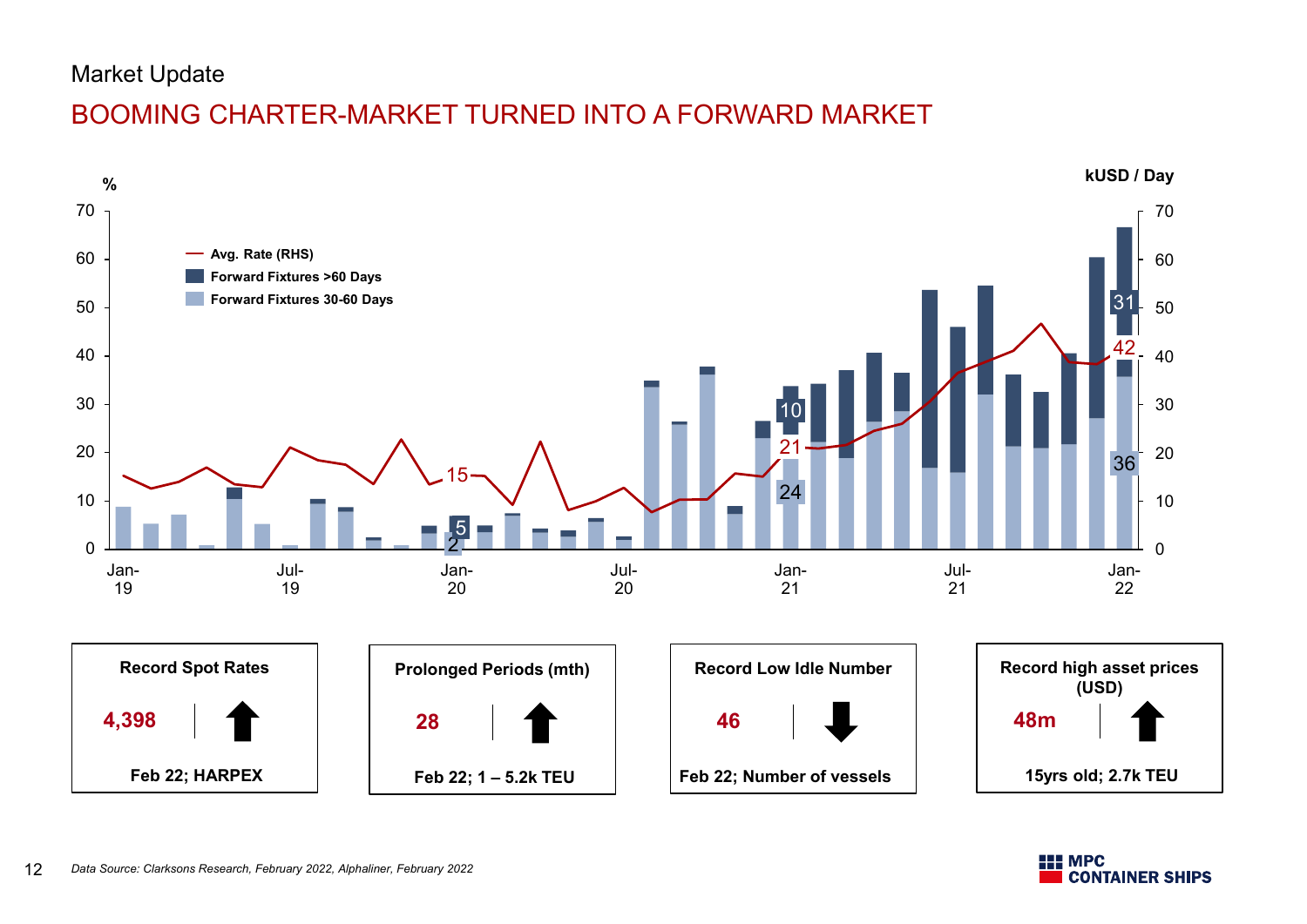### Market Update

## ENCOURAGING SUPPLY DEMAND OUTLOOK FOR INTRA-REGIONAL TRADES

![](_page_12_Figure_2.jpeg)

![](_page_12_Picture_3.jpeg)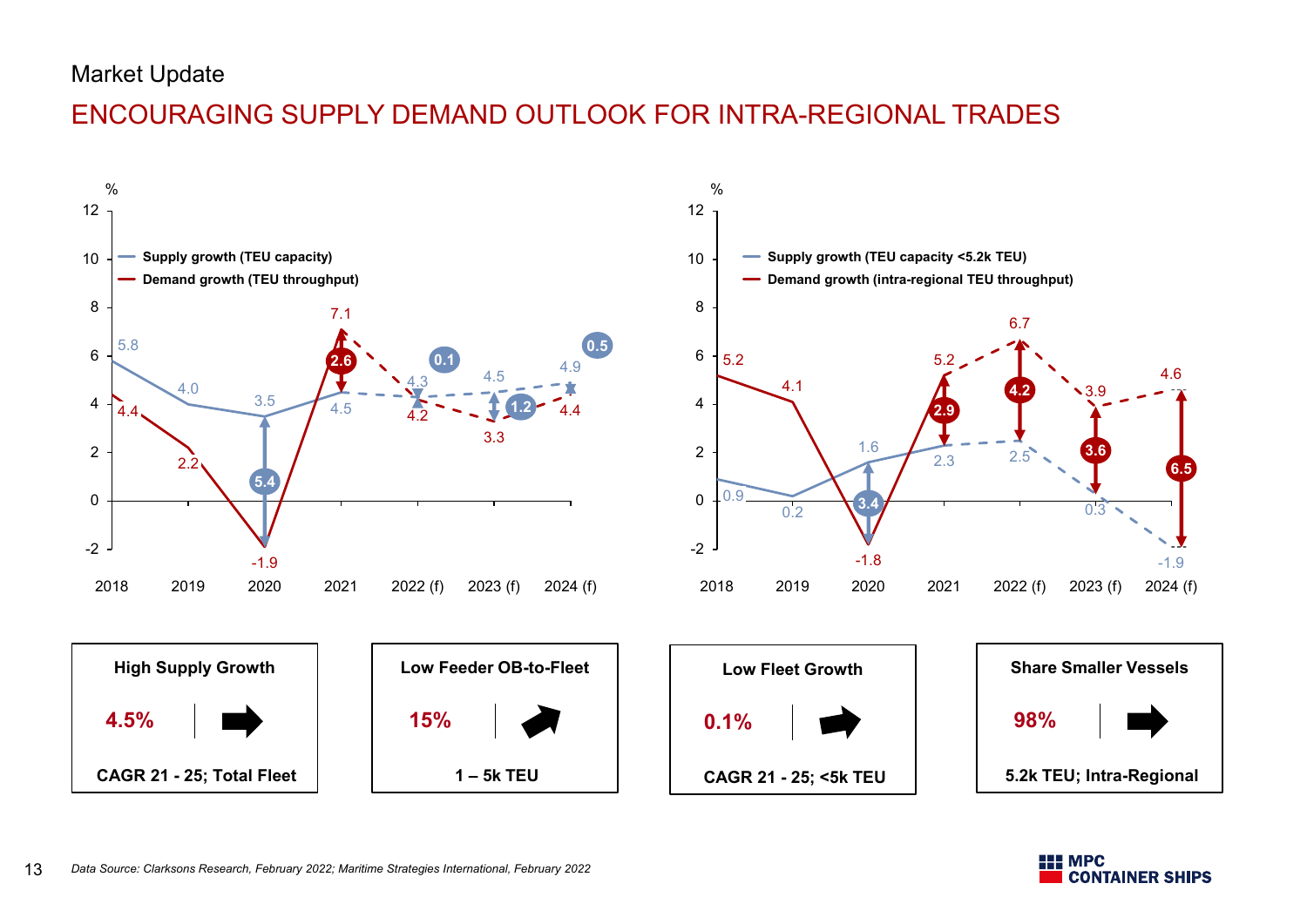Q4 2021 Earnings Presentation CONTENT

- 1. Executive Summary
- 2. Company Highlights
- 3. Market Update
- 4. Company Outlook
- 5. Appendix

![](_page_13_Picture_6.jpeg)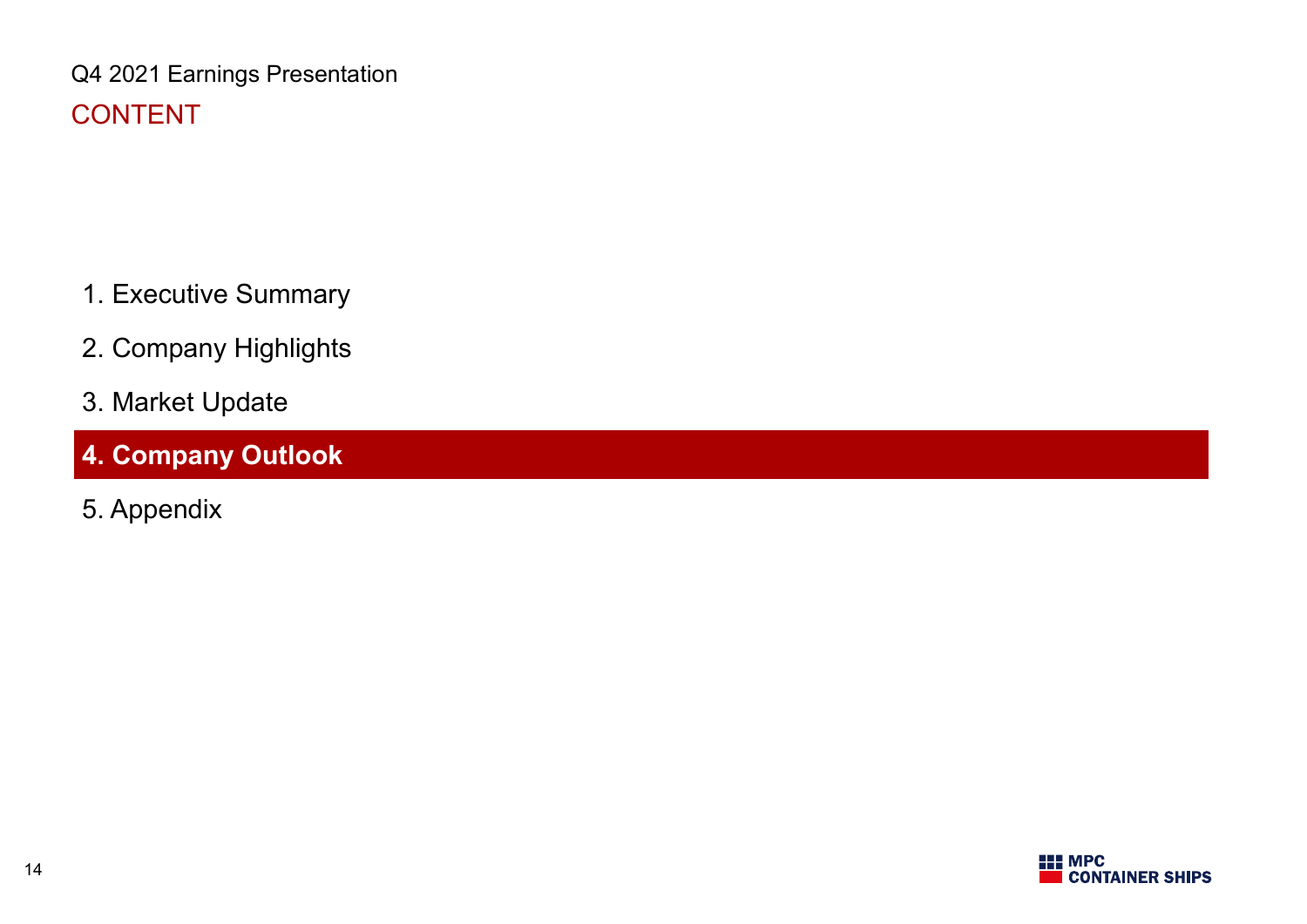## OVERVIEW OF CHARTER POSITIONS IN CALENDAR YEAR 2022

![](_page_14_Figure_2.jpeg)

### POTENTIAL REVENUE AND EBITDA BACKLOG

![](_page_14_Figure_4.jpeg)

### 14 CURRENT PERIOD CHARTER MARKET <sup>(5)</sup>

| 42%                     | 43%<br>58%                                                                                                                                                                     | 57%          |
|-------------------------|--------------------------------------------------------------------------------------------------------------------------------------------------------------------------------|--------------|
|                         | <b>Contracted</b>                                                                                                                                                              |              |
|                         | (USD ~590m) $(2)$                                                                                                                                                              |              |
|                         |                                                                                                                                                                                |              |
|                         | <b>CURRENT PERIOD CHARTER MARKET (5)</b>                                                                                                                                       |              |
| <b>Cluster</b><br>(TEU) | <b>Charter Rate</b><br>$(USD / day)$ <sup>(5)</sup>                                                                                                                            | Period       |
| $1.0k - 1.3k$           | $26,500 - 29,000$                                                                                                                                                              | $\sim$ 3 yrs |
| $1.4k - 1.7k$           | $36,000 - 41,000$                                                                                                                                                              | $\sim$ 3 yrs |
| $2.0k - 2.5k$           | $43,000 - 48,000$                                                                                                                                                              | $\sim$ 3 yrs |
| 2.8k                    | 50,000                                                                                                                                                                         | $\sim$ 3 yrs |
| 3.5k                    | 55,000                                                                                                                                                                         | $\sim$ 3 yrs |
| 4.2k                    | 60,000                                                                                                                                                                         | $\sim$ 3 yrs |
|                         | ng period of 3 years and utilization of 95% in combination with                                                                                                                |              |
|                         | Patria) – for details refer to appendix (charter overview)                                                                                                                     |              |
|                         | day and vessel, incl. 50% Bluewater net profit based on open<br>. 50% projected net profit from Bluewater JV vessels (Bluewater net $\blacksquare\blacksquare\blacksquare$ MPC |              |

current open market rates (as shown in the table on the right)<br>(2) Contracted Revenues include 100% revenues share from Bluewater JV vessels. Including one vessel on subs (AS Patria) – for details refer to appendix (charte

revenue in the contract of the conduction of the conduction of vessels including one vessel on subsequence in details refer to appendix (charter overview)<br>(3) Open EBITDA potential based on open revenue potential (see foot

15 (4) Projected EBITDA based on contracted revenue reduced by operating CBE of USD 6,701 per day and vessel, incl. 50% projected net profit from Bluewater JV vessels (Bluewater net

![](_page_14_Picture_11.jpeg)

profit based on contracted revenue reduced by operating CBE of USD 8,721 per operating day and vessel)<br>(5) Current open rates based on current 3 years TC rates from Clarksons (per February 2022) and MPCC assessment. Inclu appendix (charter overview)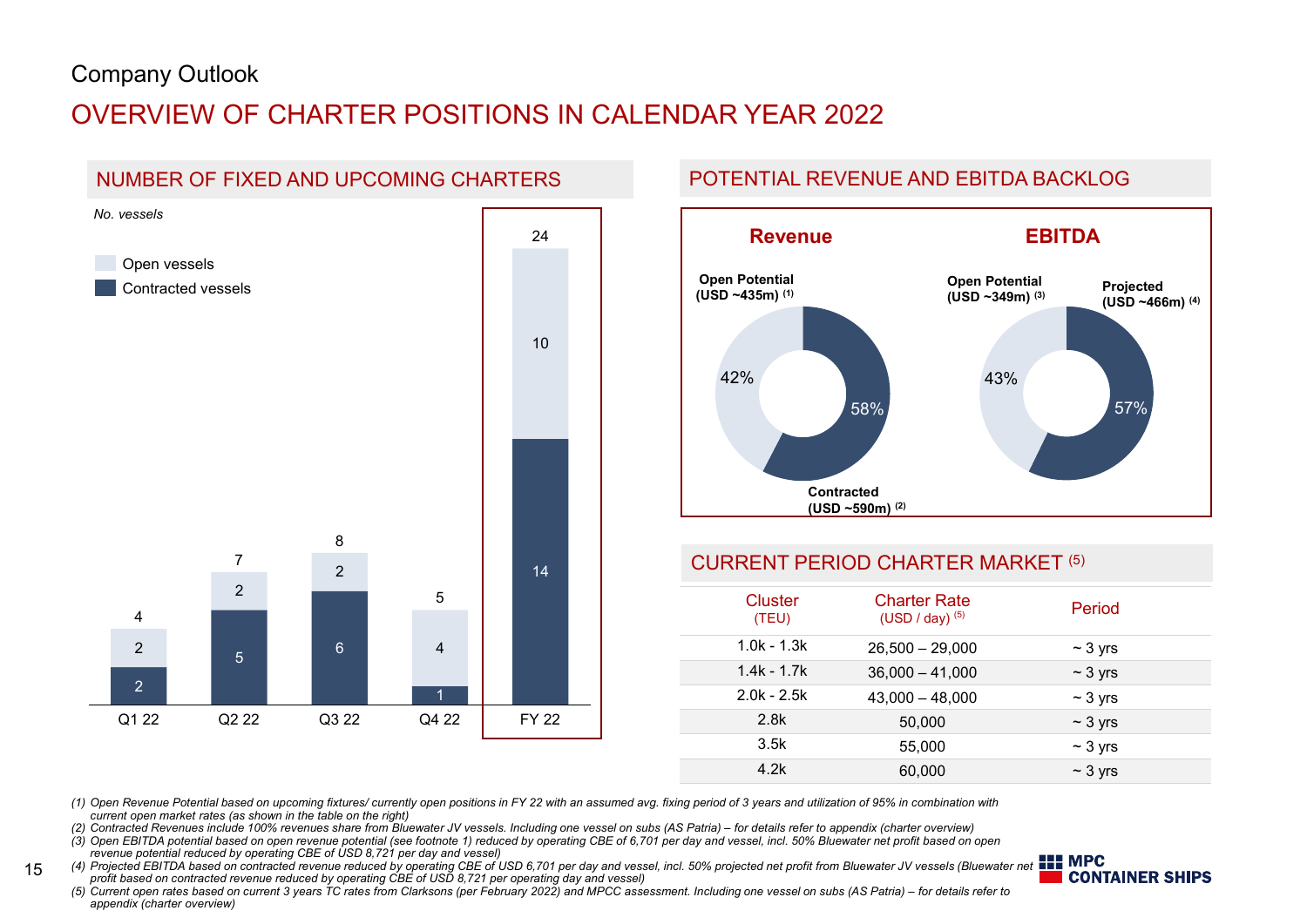![](_page_15_Figure_2.jpeg)

(5) Projected EBITDA based on contracted revenue (consolidated fleet) reduced by operating CBE of USD 6,701 per day and vessel, incl. 50% projected net profit from Bluewater JV vessels (Bluewater net profit)<br>Based on contr

![](_page_15_Picture_9.jpeg)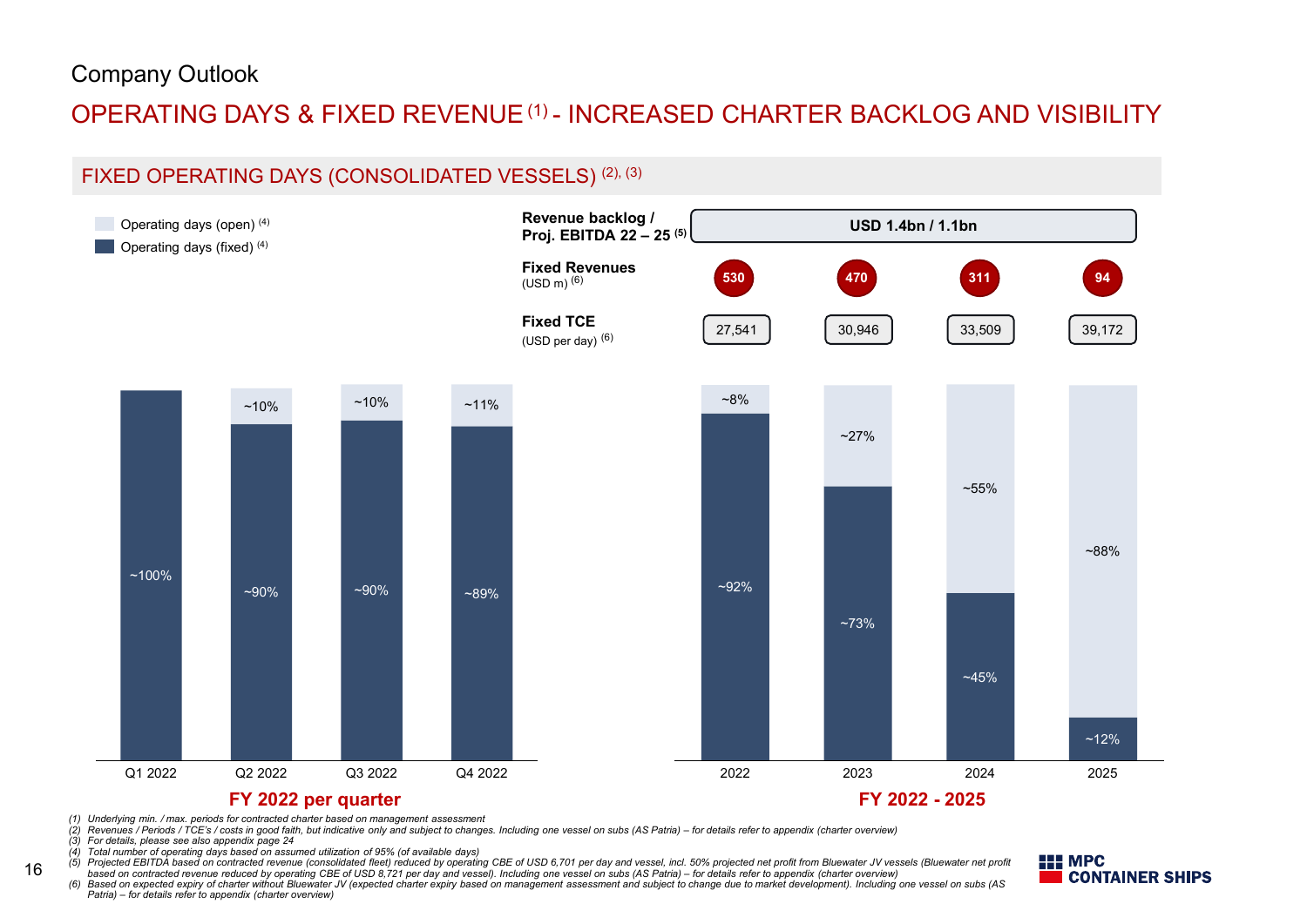### CURRENT MARKET ENVIRONMENT EXHIBITS SIGNIFICANT POTENTIAL FOR CAPITAL DISTRIBUTIONS TO INVESTORS

![](_page_16_Figure_2.jpeg)

### DISTRIBUTION PLAN

- TCE <sup>(2)</sup>: USD 42.580/day Priority on returning capital to investors by way of using significant parts of earnings as per the following Distribution Plan (authorized by an EGM dated 28 January 2022)
- 375 proceeds, e.g. vessel sales, by way of extra-ordinary  $\frac{578}{200}$  = Event driven (non-recurring) distributions based on other dividends or share buyback
	- o To be applied at the discretion of the Board of Directors
	- Recurring distributions based on 75% of adjusted net profits $(4)$ 
		- o Quarterly calculation and pay-out of distributions
		- o Commenced in Q1 2022 based on Q4 2021 financial results
	- **Implementation of distribution plan:** 
		- On 10 February 2021, MPCC paid-out an event-driven dividend of USD 151m (DPS USD 0.34)
- FY 2022  $\frac{326}{324}$   $\frac{324}{250}$   $\frac{1}{25}$   $\frac{1}{25}$   $\frac{1}{25}$   $\frac{1}{25}$   $\frac{1}{25}$   $\frac{1}{25}$   $\frac{1}{25}$   $\frac{1}{25}$   $\frac{1}{25}$   $\frac{1}{25}$   $\frac{1}{25}$   $\frac{1}{25}$   $\frac{1}{25}$   $\frac{1}{25}$   $\frac{1}{25}$   $\frac{1}{25}$   $\frac{1}{25}$   $\frac{1}{$ MPCC declared a dividend for Q4 2021 of ~ USD 50m (DPS

- previously described cases
- previously described cases<br>3) Adiusted Net profit to be considered as illustrative earning scenarios and not forecast. Estimated using annualized USD 85 million in depreciation and net finance costs. Adiusted (3) EBITDA and Net Profit exclude any gains from vessel sales or any other effects.

![](_page_16_Picture_16.jpeg)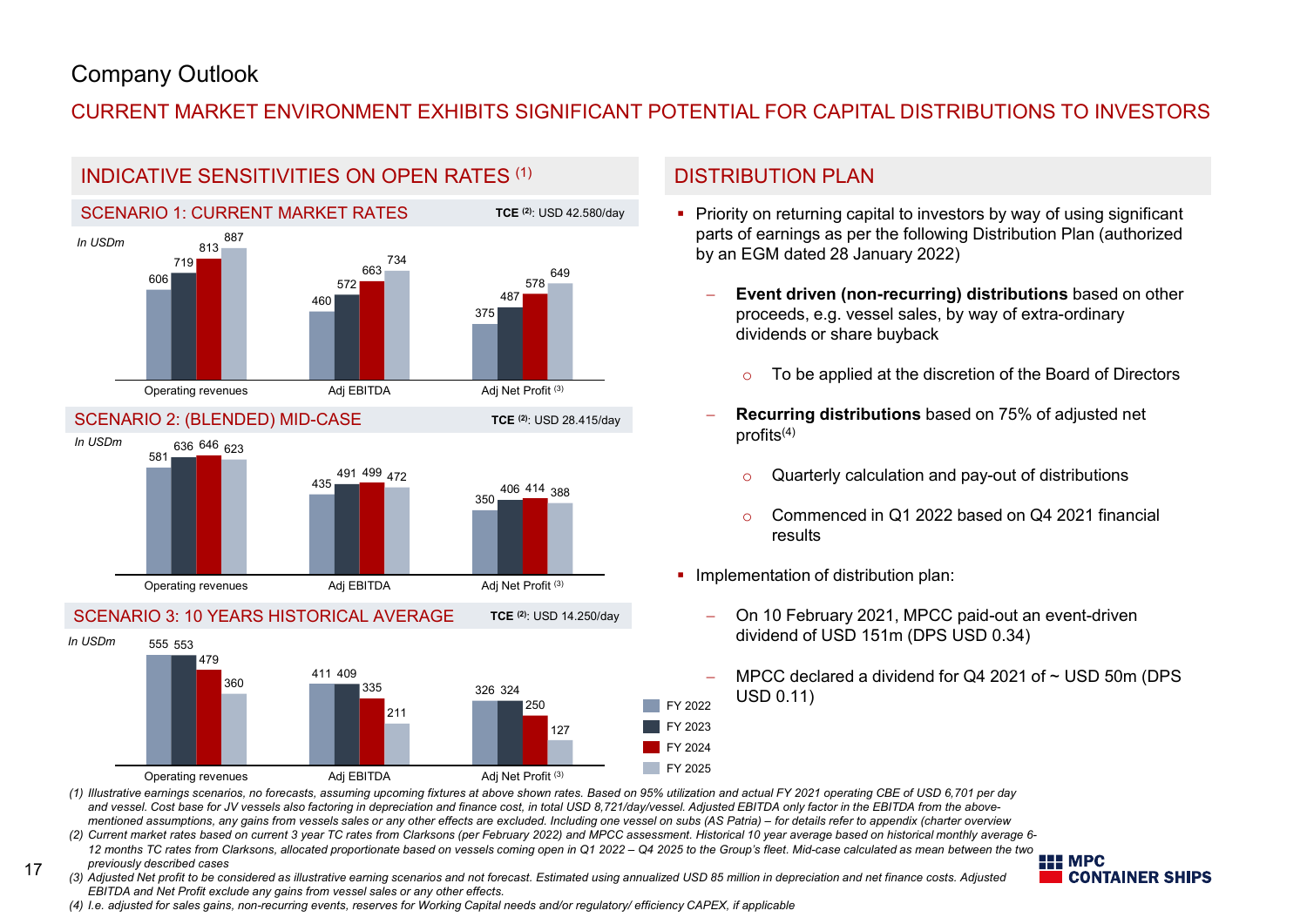WELL POSITIONED TO CONTINUE COMPANY STRATEGY WITH DISCIPLINED CAPITAL ALLOCATION

![](_page_17_Figure_2.jpeg)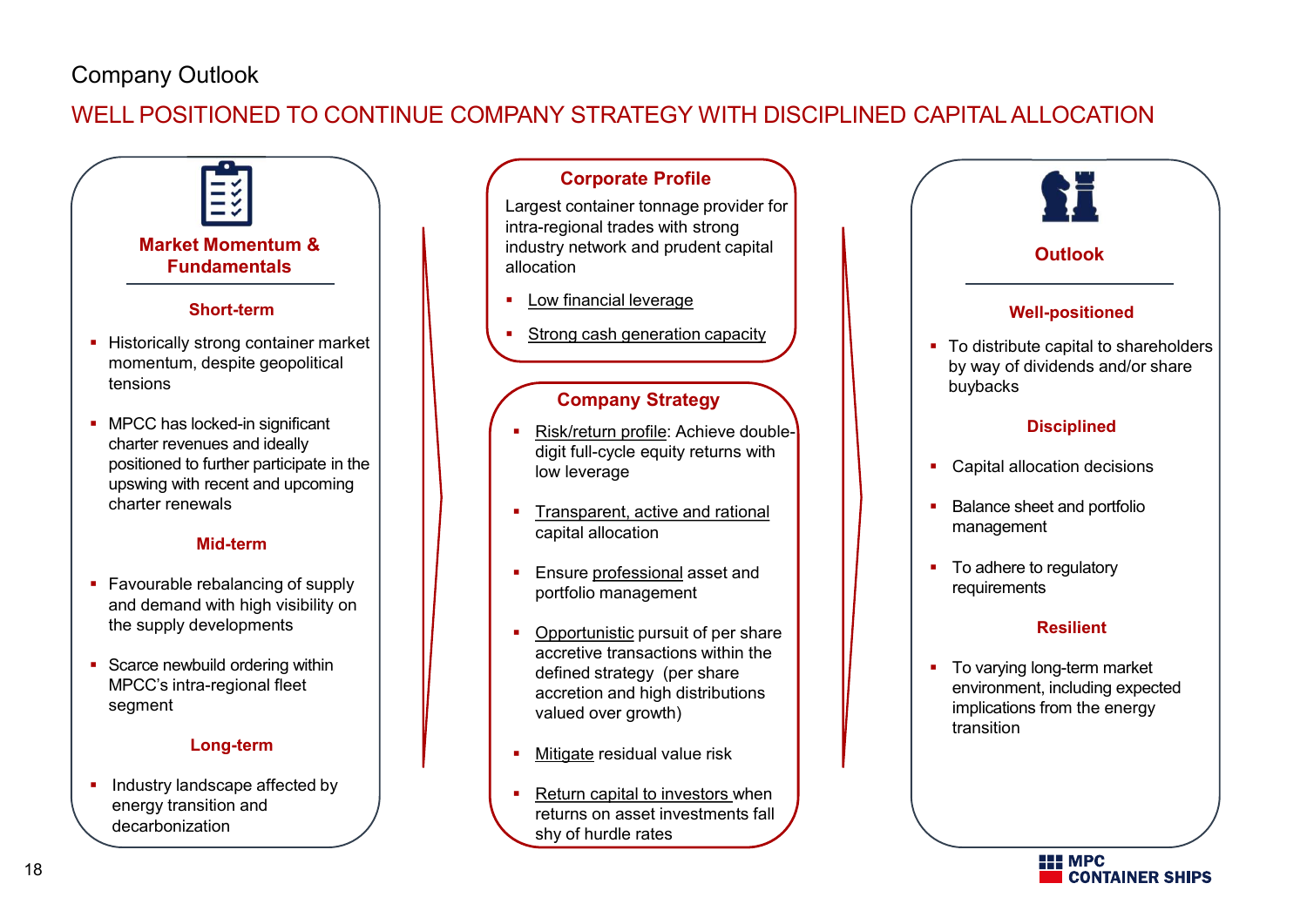Q4 2021 Earnings Presentation CONTENT

- 1. Executive Summary
- 2. Company Highlights
- 3. Market Update
- 4. Company Outlook

# 5. Appendix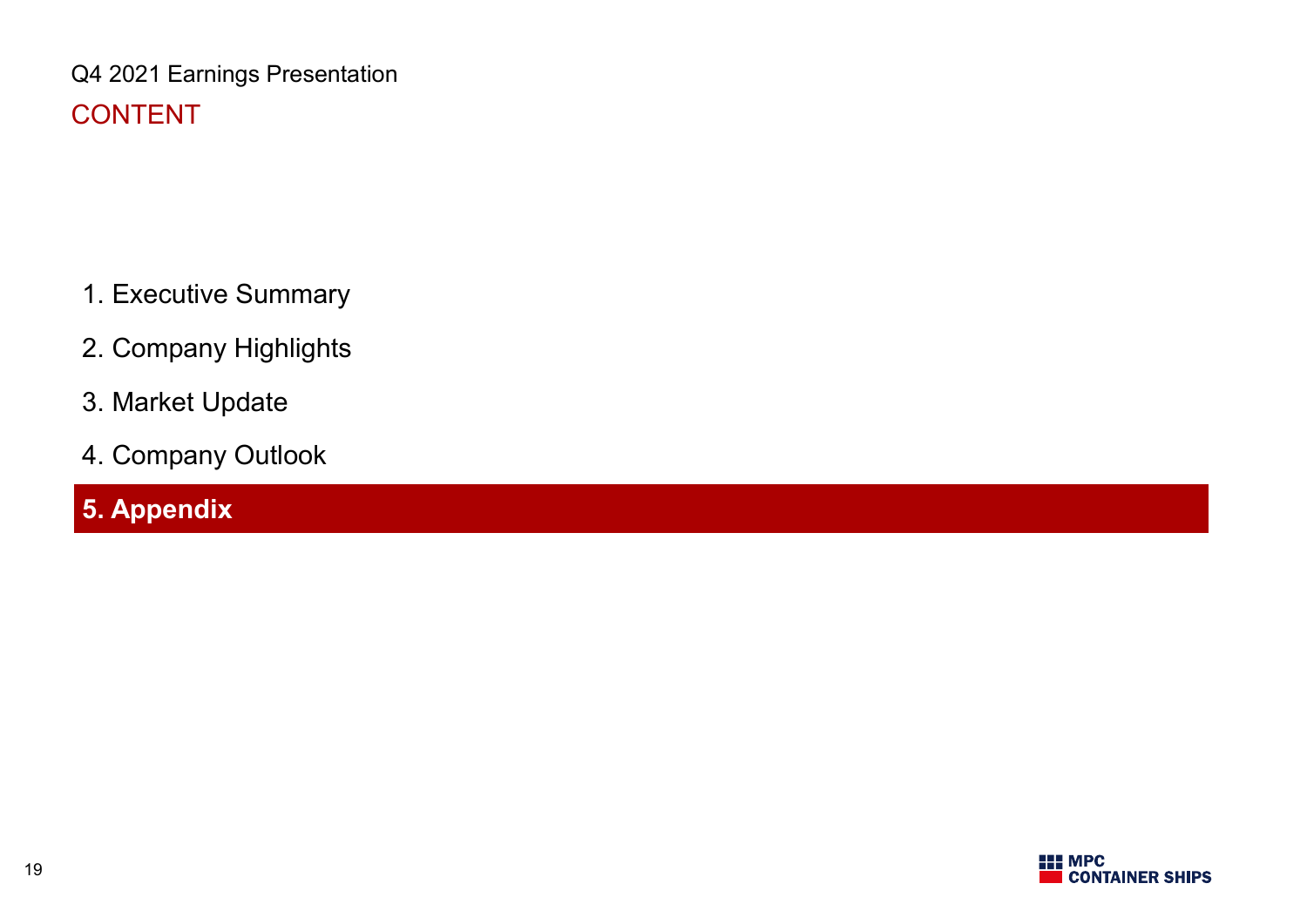# Q4 2021 Earnings Presentation - Appendix<br>CALCULATION OF DISTRIBUTION BASED ON Q4 RESULTS AND RESOLVED D CALCULATION OF DISTRIBUTION BASED ON Q4 RESULTS AND RESOLVED DISTRIBUTION PLAN

| <b>Distribution calculation for</b>                         | Q1 22                | <b>COMMENTS</b>                                                                                                     |
|-------------------------------------------------------------|----------------------|---------------------------------------------------------------------------------------------------------------------|
| <b>Quarter for calculation</b>                              | Q4 21 <sup>(1)</sup> |                                                                                                                     |
| Net operating revenue                                       | 136,2                | • Recurring distribution in Q1 2022 to be based on<br>adjusted (un-audited) Q4 2021 results                         |
| <b>EBITDA</b>                                               | 162,7                | <b>Extraordinary items to be adjusted for:</b>                                                                      |
| Net profit                                                  | 128,0                |                                                                                                                     |
| Adjustments                                                 |                      | - Gains from vessel sales totaling USD 70.3m                                                                        |
| Gains from vessel sales                                     | $-54,7$              | Adjusted for non-recurring items, such as:                                                                          |
| Gains from vessel sales (JV)                                | $-15,6$              | - Refinancing costs, COVID-related additional costs                                                                 |
| Non-recurring events<br>Other adjustments (e.g. regulatory) | 9,0                  | and other one-offs                                                                                                  |
| Total adjustments                                           | $-61,3$              | • Adjusted net profit amounting to USD 66.6m resulting<br>a recurring distribution (75% of adjusted net profits) of |
| <b>Adjusted Net Profits</b>                                 | 66,6                 | <b>USD50.0m</b>                                                                                                     |
| thereof 75% as recurring distribution                       | 50,0                 | DPS:                                                                                                                |
| Other adjustments (Wcap needs, CAPEX, other)                |                      | - USD 0.11 per share                                                                                                |
| <b>Resolved recurring distribution</b>                      |                      | $-$ NOK $\sim$ 1 per share $(1)$                                                                                    |
|                                                             | 50,0                 |                                                                                                                     |
|                                                             |                      |                                                                                                                     |
| No of shares<br>DPS (USD)                                   | 443,7<br>0, 11       |                                                                                                                     |

- Recurring distribution in Q1 2022 to be based on adjusted (un-audited) Q4 2021 results
- **Extraordinary items to be adjusted for:** 
	- Gains from vessel sales totaling USD 70.3m
- Adjusted for non-recurring items, such as:
	- Refinancing costs, COVID-related additional costs and other one-offs
- Adjusted net profit amounting to USD 66.6m resulting in a recurring distribution (75% of adjusted net profits) of USD50.0m
- DPS:
	- USD 0.11 per share
	- $-$  NOK  $\sim$ 1 per share  $(1)$

![](_page_19_Picture_14.jpeg)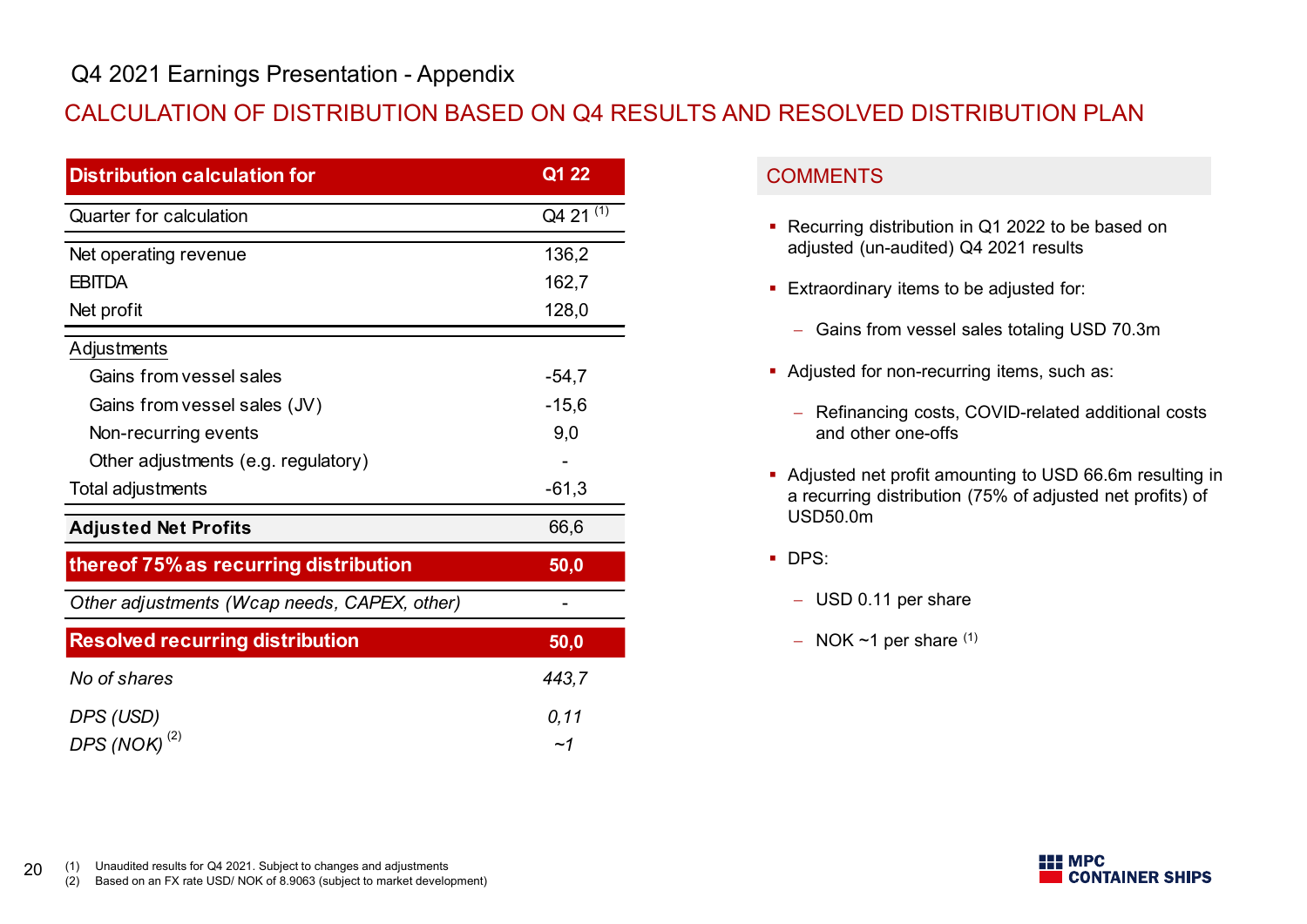# Q4 2021 Earnings Presentation - Appendix<br>Q4 2021 FINANCIALS<br>RALANCE SHEET AS PER 31 DECEMBER 2021 REPORT & LOSS O4 2021 Q4 2021 FINANCIALS

| Q4 2021 Earnings Presentation - Appendix<br>Q4 2021 FINANCIALS |             |             |                                          |                                              |                |
|----------------------------------------------------------------|-------------|-------------|------------------------------------------|----------------------------------------------|----------------|
| <b>BALANCE SHEET AS PER 31 DECEMBER 2021</b>                   |             |             | <b>PROFIT &amp; LOSS Q4 2021</b>         |                                              |                |
| <b>USDm</b>                                                    | 31 Dec 2021 | 30 Sep 2021 | <b>USDm</b>                              |                                              | Q <sub>4</sub> |
| <b>Assets</b>                                                  | 1,033.4     | 1,017.1     | Operating revenues                       |                                              | 14             |
| Non-current assets                                             | 803.0       | 826.0       | Gross profit                             |                                              | 11             |
| <b>Current assets</b>                                          | 230.4       | 191.1       | <b>EBITDA</b>                            |                                              | 16             |
| thereof cash & cash equivalents                                | 180.3       | 76.5        | Profit/Loss for the period               |                                              | 12             |
| <b>Equity and liabilities</b>                                  | 1,033.4     | 1,017.1     |                                          |                                              |                |
| Equity                                                         | 727.6       | 593.5       | Avg. number of vessels (3)               |                                              |                |
| Non-current liabilities                                        | 151.8       | 303.7       | Ownership days                           |                                              | 5,             |
| <b>Current liabilities</b>                                     | 154.0       | 119.9       | Trading days                             |                                              | 5,             |
|                                                                | 70%         |             | Utilization <sup>(2)</sup><br><b>TCE</b> |                                              | 9              |
| Equity ratio<br>Leverage ratio <sup>(1)</sup>                  | 22%         | 58%<br>35%  | <b>EBITDA</b>                            | USD per trading day<br>USD per ownership day | 23             |
|                                                                |             |             | <b>OPEX</b>                              |                                              | 16<br>5,       |
|                                                                |             |             | EPS (diluted)                            | USD / NOK (8.9063)                           | 0.29           |
| <b>CASH FLOW STATEMENT Q4 2021</b>                             |             |             |                                          |                                              |                |
| <b>USDm</b>                                                    | Q4 2021     | Q3 2021     |                                          |                                              |                |
| Cash at beginning of period                                    | 76.5        | 46.3        |                                          |                                              |                |
| Operating cash flow                                            | 98.6        | 60.4        |                                          |                                              |                |
| Financing cash flow                                            | $-134.9$    | 53.3        |                                          |                                              |                |
| Investing cash flow                                            | 140.1       | $-83.5$     |                                          |                                              |                |

| Q4 2021 FINANCIALS                           |             |             |                                  |                       |             |                   |
|----------------------------------------------|-------------|-------------|----------------------------------|-----------------------|-------------|-------------------|
|                                              |             |             |                                  |                       |             |                   |
| <b>BALANCE SHEET AS PER 31 DECEMBER 2021</b> |             |             | <b>PROFIT &amp; LOSS Q4 2021</b> |                       |             |                   |
| <b>USDm</b>                                  | 31 Dec 2021 | 30 Sep 2021 | <b>USDm</b>                      |                       | Q4 2021     | Q3 2021           |
| <b>Assets</b>                                | 1,033.4     | 1,017.1     | Operating revenues               |                       | 140.1       | 118.5             |
| Non-current assets                           | 803.0       | 826.0       | Gross profit                     |                       | 117.0       | 79.6              |
| <b>Current assets</b>                        | 230.4       | 191.1       | <b>EBITDA</b>                    |                       | 162.7       | 73.6              |
| thereof cash & cash equivalents              | 180.3       | 76.5        | Profit/Loss for the period       |                       | 128.0       | 46.5              |
| <b>Equity and liabilities</b>                | 1,033.4     | 1,017.1     | Avg. number of vessels (3)       |                       | 66          | 66                |
| Equity                                       | 727.6       | 593.5       | Ownership days                   |                       | 5,904       | 5,735             |
| Non-current liabilities                      | 151.8       | 303.7       | Trading days                     |                       | 5,507       | 5,417             |
| <b>Current liabilities</b>                   | 154.0       | 119.9       | Utilization <sup>(2)</sup>       |                       | 93%         | 95%               |
| Equity ratio                                 | 70%         | 58%         | TCE                              | USD per trading day   | 23,103      | 19,656            |
| Leverage ratio <sup>(1)</sup>                | 22%         | 35%         | EBITDA                           | USD per ownership day | 16,118      | 11,294            |
|                                              |             |             | <b>OPEX</b>                      |                       | 5,548       | 5,340             |
|                                              |             |             | EPS (diluted)                    | USD / NOK (8.9063)    | 0.29 / 2.58 | $0.11 / 0.96$ (5) |
| CASH FLOW STATEMENT Q4 2021                  |             |             |                                  |                       |             |                   |
| <b>USDm</b>                                  | Q4 2021     | Q3 2021     |                                  |                       |             |                   |
| Cash at beginning of period                  | 76.5        | 46.3        |                                  |                       |             |                   |
| Operating cash flow                          | 98.6        | 60.4        |                                  |                       |             |                   |
| Financing cash flow                          | $-134.9$    | 53.3        |                                  |                       |             |                   |
| Investing cash flow                          | 140.1       | $-83.5$     |                                  |                       |             |                   |
| <b>Cash at end of period</b>                 | 180.3       | 76.5        |                                  |                       |             |                   |

### CASH FLOW STATEMENT Q4 2021

| <b>Current liabilities</b>                                                                                                                                                                                                                                                         | 154.0    | 119.9   | <i><u><b>Hadilig</b></u></i> udys |
|------------------------------------------------------------------------------------------------------------------------------------------------------------------------------------------------------------------------------------------------------------------------------------|----------|---------|-----------------------------------|
|                                                                                                                                                                                                                                                                                    |          |         | Utilization <sup>(2)</sup>        |
| Equity ratio                                                                                                                                                                                                                                                                       | 70%      | 58%     | <b>TCE</b>                        |
| Leverage ratio <sup>(1)</sup>                                                                                                                                                                                                                                                      | 22%      | 35%     | <b>EBITDA</b>                     |
|                                                                                                                                                                                                                                                                                    |          |         | <b>OPEX</b>                       |
| <b>CASH FLOW STATEMENT Q4 2021</b>                                                                                                                                                                                                                                                 |          |         | EPS (diluted)                     |
|                                                                                                                                                                                                                                                                                    |          |         |                                   |
| <b>USDm</b>                                                                                                                                                                                                                                                                        | Q4 2021  | Q3 2021 |                                   |
| <b>Cash at beginning of period</b>                                                                                                                                                                                                                                                 | 76.5     | 46.3    |                                   |
| Operating cash flow                                                                                                                                                                                                                                                                | 98.6     | 60.4    |                                   |
| Financing cash flow                                                                                                                                                                                                                                                                | $-134.9$ | 53.3    |                                   |
| Investing cash flow                                                                                                                                                                                                                                                                | 140.1    | $-83.5$ |                                   |
| <b>Cash at end of period</b>                                                                                                                                                                                                                                                       | 180.3    | 76.5    |                                   |
| (1) Long-term and short-term interest-bearing debt divided by total assets<br>(2) Trading days / ownership days<br>(3) Average number of vessels based on ownership days within the quarter<br>(4) Excluding amortization of TC carry of USD 12.9m on Operating revenue in Q4 2021 |          |         |                                   |

(2) Trading days / ownership days<br>
21 (3) Average number of vessels based on ownership days within the quarter<br>
21 (4) Excluding amortization of TC carry of USD 12.9m on Operating revenue in Q4 2021

![](_page_20_Picture_10.jpeg)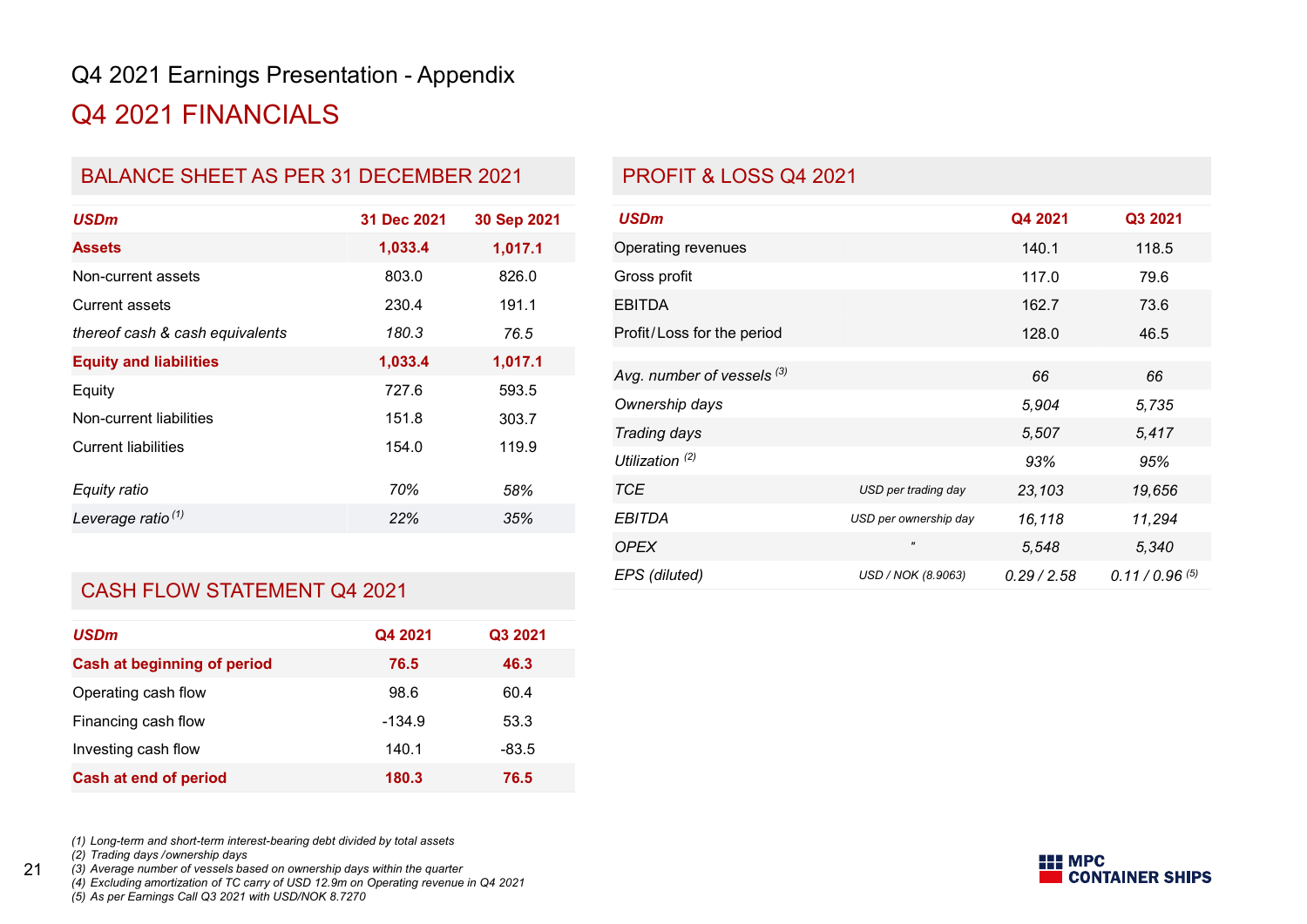# Q4 2021 Earnings Presentation - Appendix KPI DEVELOPMENT

![](_page_21_Figure_1.jpeg)

### NET PROFIT FY 2021

![](_page_21_Figure_3.jpeg)

EBITDA FY 2021

![](_page_21_Figure_5.jpeg)

### NET IBD (1)

![](_page_21_Figure_7.jpeg)

(2) Based on 443.7m shares as per 23th February 2022 not including gains from vessel sales and other non-recurring events with USD 61.3m<br>(3) Net profit adjusted for gains from vessel sales and other non-recurring events wi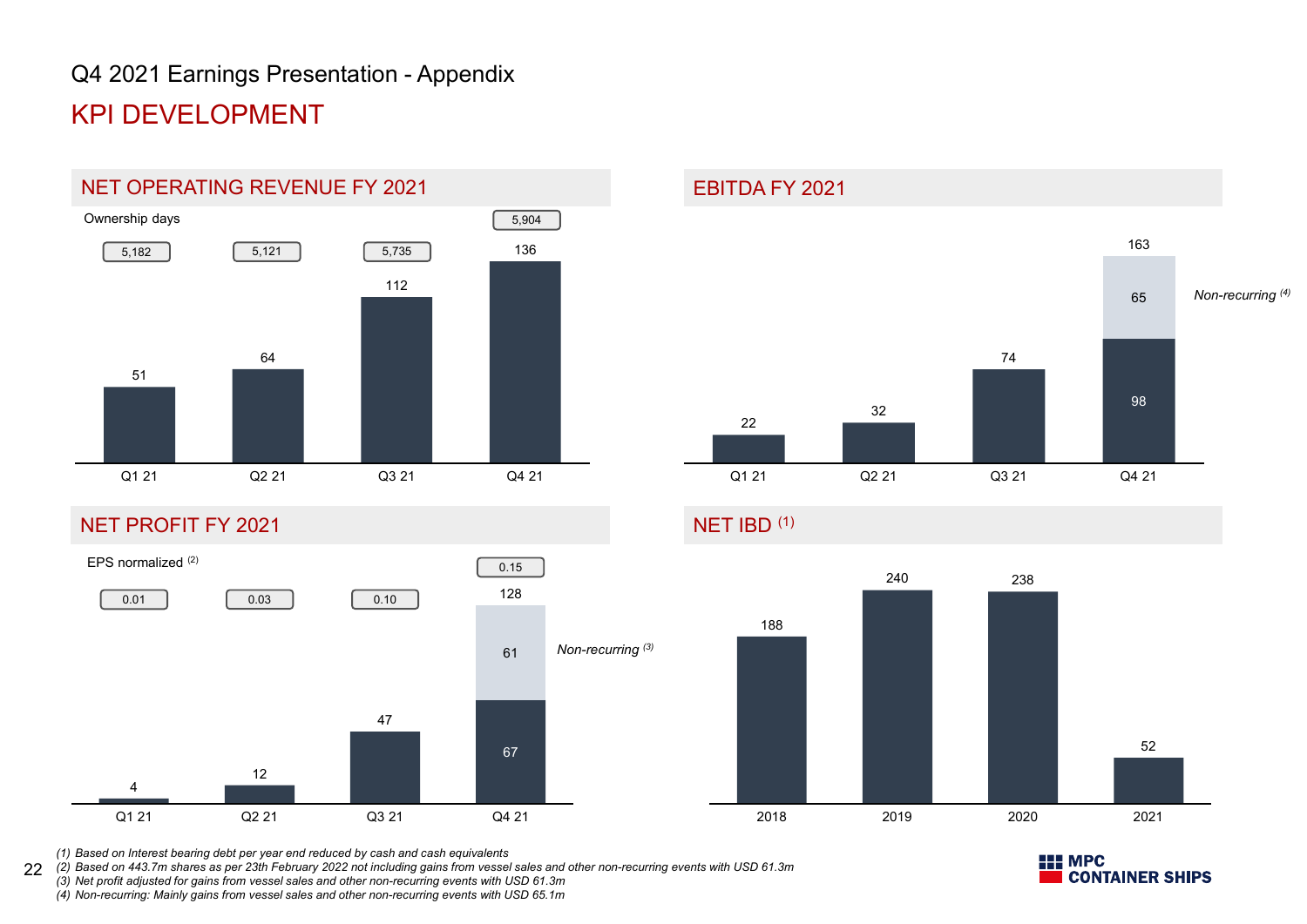# Q4 2021 Earnings Presentation - Appendix<br>CASH FLOW BRIDGE FY 2021<br>CASH DEVELOPMENT EX 2021

## CASH FLOW BRIDGE FY 2021

### CASH DEVELOPMENT FY 2021 COMMENTS

in USD m

![](_page_22_Figure_4.jpeg)

- 1) Operating cash flow including received dividend from Bluewater JV with USD +25m
- 2) Vessel proceeds including 8 vessel sales in 2021
- 3) Net acquisition costs include positive impact from cash of acquired entities with USD 12m
- 4) Net debt reduction include repayment of debt with USD -456m (incl. SONGA Bond), drawdown of new debt with USD +369m and one-offs related to refinancing measures with USD -12m
- 5) CAPEX include class renewals, project related / regulatory investments and projects
- 6) Finance cash flow mainly driven by interest on debt with USD -14m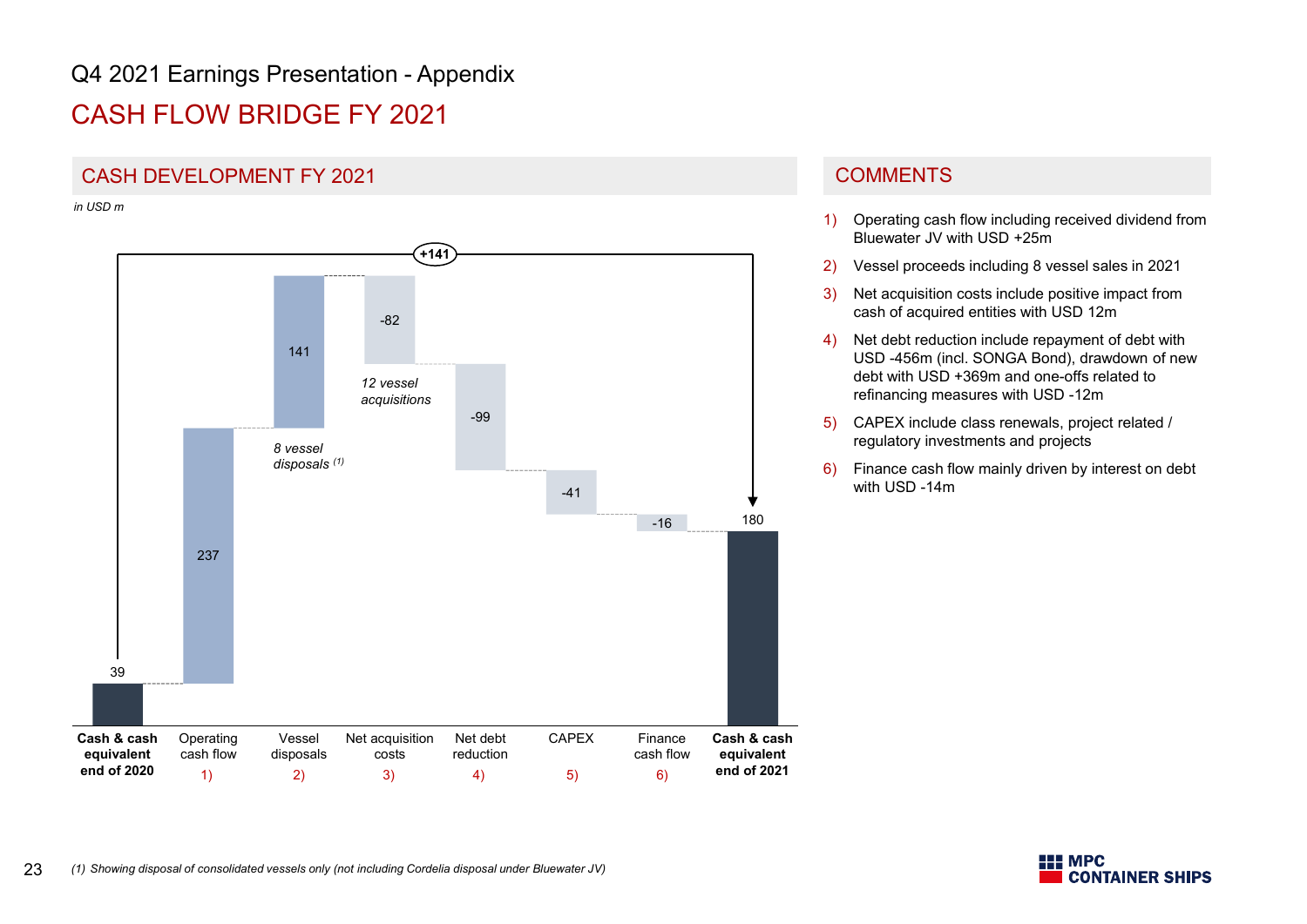# Q4 2021 Earnings Presentation - Appendix<br>SIGNIFICANT DEBT REDUCTION DURING THE NEXT YEARS<br>DEBT MATURITY (1) SIGNIFICANT DEBT REDUCTION DURING THE NEXT YEARS

### DEBT MATURITY (1) 243 235 <del>— — — — — — — — — —</del> Scrap MPCC fleet @ \$400 / lwt (2) No of vessels (cons.) (3) Market value (4) Book value Dec 2021 Scrap @ \$400 / lwt 243m 1,067m 31 MPCC Group<sup>(2)</sup> and the Unencumbered vessels 243m 2,457m 791m | 297m | 1exibi 60 | 31 | 31 in USD m

# 190<br>  $\frac{1}{2}$ <br>  $\frac{1}{2}$ <br>  $\frac{1}{2}$ <br>  $\frac{1}{2}$ <br>  $\frac{1}{2}$ <br>  $\frac{1}{2}$ <br>  $\frac{1}{2}$ <br>  $\frac{1}{2}$ <br>  $\frac{1}{2}$ <br>  $\frac{1}{2}$ <br>  $\frac{1}{2}$ <br>  $\frac{1}{2}$ <br>  $\frac{1}{2}$ <br>  $\frac{1}{2}$ <br>  $\frac{1}{2}$ <br>  $\frac{1}{2}$ <br>  $\frac{1}{2}$ <br>  $\frac{1}{2}$ <br>  $\frac{1}{2}$ <br>  $\frac{1}{2$ (2) Including 50% scrap value from Bluewater JV 190<br>  $\begin{array}{cccccc} \text{Sufficient cash generation to cover both} \ \text{(i) distributions and (ii) de-levering} \ \text{85} \ \text{90} \ \text{110} \ \text{20} \ \text{110} \ \text{22} \ \text{12} \ \text{23} \ \text{33} \ \text{34} \ \text{04} \ \text{2021} \ \text{02} \ \text{2022} \ \text{04} \ \text{2022} \ \text{04} \ \text{2023} \ \text{04} \ \text{2023} \ \text{02} \ \text{2024} \ \text{123} \ \$ 190<br>
(130<br>
(130<br>
(130<br>
(130<br>
(130<br>
(14) Based on Contractually agreed repayment schedule<br>
(1) Based on Contractually agreed repayment schedule<br>
(1) Based on Contractually agreed repayment schedule<br>
(1) Based on Contractua 105 105 <sup>100</sup> <sup>90</sup> <sup>75</sup> <sup>67</sup>  $\frac{130}{2}$ 85 and the contract of the contract of the contract of the contract of the contract of the contract of the contract of the contract of the contract of the contract of the contract of the contract of the contract of the con 50 20 Q4 2021 Q2 2024 Q2 2022 Q4 2022 Q2 2023 Q4 2023 Q4 2024 190 150 110  $\begin{array}{r} \hline \text{Scr} \\ \hline \text{Scr} \\ \text{Scr} \\ \text{Scr} \\ \text{Scr} \\ \text{Scr} \\ \text{Scr} \\ \text{Scr} \\ \text{Scr} \\ \text{Scr} \\ \text{Scr} \\ \text{Scr} \\ \text{Scr} \\ \text{Scr} \\ \text{Scr} \\ \text{Scr} \\ \text{Scr} \\ \text{Scr} \\ \text{Scr} \\ \text{Scr} \\ \text{Scr} \\ \text{Scr} \\ \text{Scr} \\ \text{Scr} \\ \text{Scr} \\ \text{Scr} \\ \text{Scr} \\ \text{Scr} \\ \text{Scr} \\ \text{S$ Sufficient cash generation to cover both (i) distributions and (ii) de-levering

### **COMMENTS**

- Good visibility on future cash flows due to high charter rates and long periods
- Significant de-levering until end of 2023
- Entire debt covered by scrap value
- 107m and the continuum optionisative contractive contractive contractive contractive contractive contractive contractive contractive contractive contractive contractive contractive contractive contractive contractive contr 297m Summan States of the studies of the state of the state of the state of the state of the state of the state of the state of the state of the state of the state of the state of the state of the state of the state of the **Significant additional debt capacity on unencumbered fleet and** optionality

|                 |                                             | <b>COMMENTS</b>                                                                 |                               |                                 |    |                                                                                                                                                                                                                       |                 |
|-----------------|---------------------------------------------|---------------------------------------------------------------------------------|-------------------------------|---------------------------------|----|-----------------------------------------------------------------------------------------------------------------------------------------------------------------------------------------------------------------------|-----------------|
|                 | π.<br>periods<br>٠<br>٠<br>٠<br>optionality | Significant de-levering until end of 2023<br>Entire debt covered by scrap value |                               |                                 |    | Good visibility on future cash flows due to high charter rates and long<br>Significant additional debt capacity on unencumbered fleet and<br>flexibility from revolving credit facilities lead to flexibility provide |                 |
| 243             |                                             |                                                                                 |                               |                                 |    |                                                                                                                                                                                                                       |                 |
| <b>Facility</b> | <b>Type</b>                                 | Outstanding<br>31/12/21                                                         | Total<br>capacity             | Interest<br>rate                | #  | <b>Repayment profile</b>                                                                                                                                                                                              | <b>Maturity</b> |
| <b>CIT</b>      | <b>RCF</b>                                  | USD 55m                                                                         | <b>USD</b><br>70 <sub>m</sub> | 325bps<br>$+1M$<br><b>LIBOR</b> | 9  | Commitment will be<br>reduced in semi-<br>annually steps from<br>Jan 2022 to Jul 2024                                                                                                                                 | Jul. 2024       |
| <b>HCOB</b>     | Term<br>loan                                | <b>USD 130m</b>                                                                 | <b>USD</b><br>130m            | 335bps<br>$+3M$<br><b>LIBOR</b> | 20 | 2 installments with<br><b>USD 22.5m</b><br>1 installment with<br><b>USD 20m</b><br>4 installments with<br>USD 15m<br>1 installment with<br>USD 5m                                                                     | Nov. 2023       |

![](_page_23_Picture_10.jpeg)

24 (2) Including 50% scrap value from Bluewater JV<br>
(3) Showing fully consolidated fleet, without 5 Bluewater vessels

![](_page_23_Picture_14.jpeg)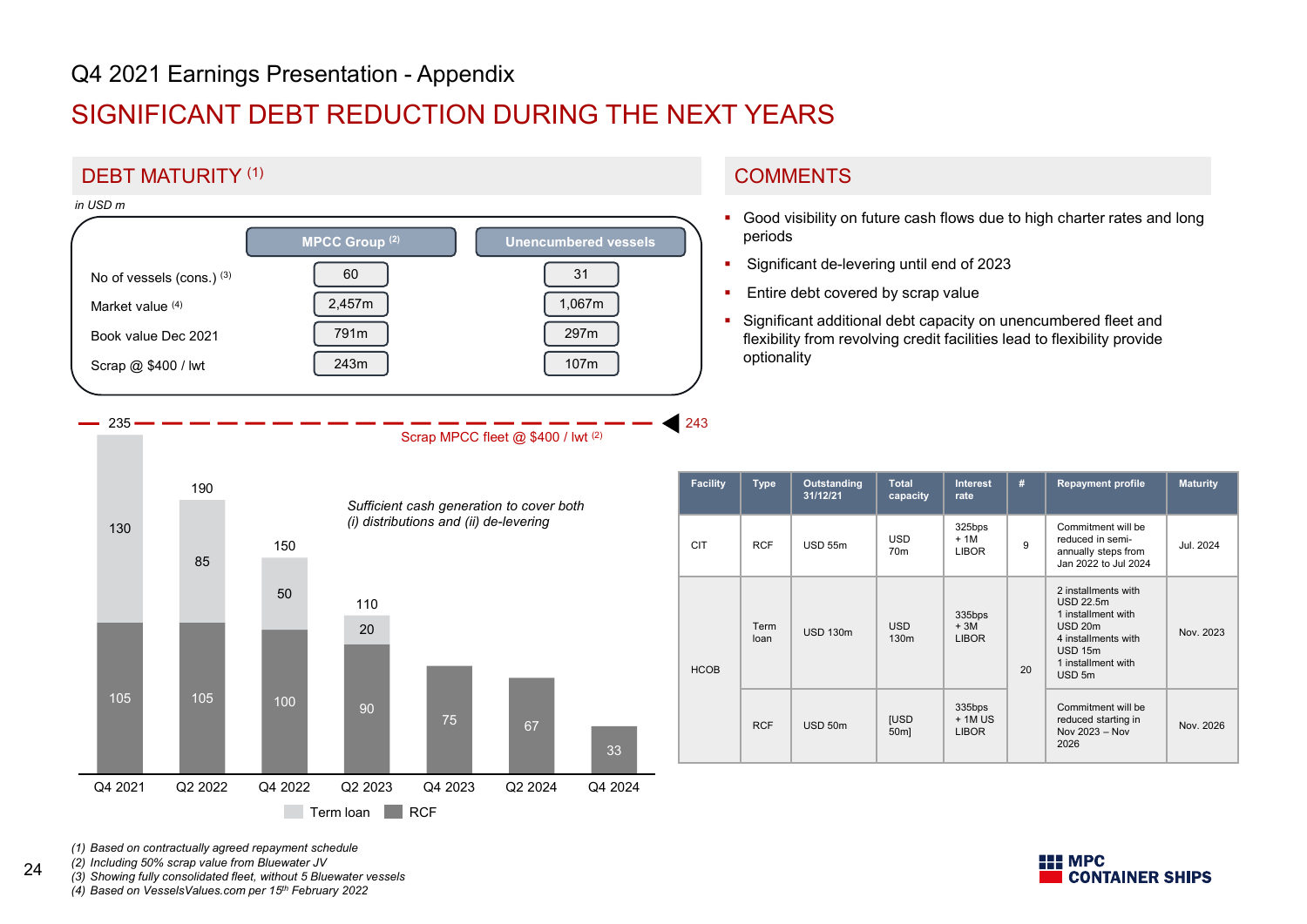### FLEET EMPLOYMENT OVERVIEW

|                                  |                      |                                       | Q4 2021 Earnings Presentation - Appendix    |            |                   |            |                   |            |            |                   |            |                           |            |                           |                   |                 |                                    |
|----------------------------------|----------------------|---------------------------------------|---------------------------------------------|------------|-------------------|------------|-------------------|------------|------------|-------------------|------------|---------------------------|------------|---------------------------|-------------------|-----------------|------------------------------------|
|                                  |                      | <b>FLEET EMPLOYMENT OVERVIEW</b>      |                                             |            |                   |            |                   |            |            |                   |            |                           |            |                           |                   |                 |                                    |
| No. Vessel                       | <b>Cluster</b>       | <b>Charterer</b>                      | <b>MPCC Current</b><br>Fixture (USD/day) 22 | Feb-<br>22 | Mar-              | Apr-<br>22 | May-<br>22        | Jun-<br>22 | Jul-<br>22 | Aua-<br>22        | Sep-<br>22 | Oct-<br>$22 \overline{ }$ | Nov-<br>22 | Dec-<br>$22 \overline{ }$ | 23                | Jan- Feb-<br>23 | Min / Max                          |
| <b>SEVILLIA</b>                  | 1700 grd             | CMA CGM                               | 42.000                                      |            | DD <sup>(1)</sup> |            |                   |            |            |                   |            |                           |            |                           |                   |                 | Mar-22 / Mar-22                    |
| <b>AS PATRICIA</b>               | 2500 grd             | Maersk Line / Sold(3)                 | 15.280                                      |            |                   |            |                   |            |            |                   |            |                           |            |                           |                   |                 | Mar-22 / Mar-22                    |
| AS ALEXANDRIA 2000 gls           |                      | Feedertech                            | 14.000                                      |            |                   |            | DD <sup>(1)</sup> |            |            |                   |            |                           |            |                           |                   |                 | Mar-22 / Apr-22                    |
| AS FENJA<br>AS SERAFINA          | 1200 gls<br>1700 grd | COSCO<br>Shanghai Jin Jiang           | 13.450<br>29.500                            |            |                   |            |                   |            |            |                   |            |                           |            |                           |                   |                 | Mar-22 / Apr-22<br>May-22 / Jul-22 |
| AS RAFAELA                       | 1400 gls             | COSCO                                 | 18.500                                      |            |                   |            |                   |            |            | DD <sup>(1)</sup> |            |                           |            |                           |                   |                 | Jul-22 / Sep-22                    |
| AS EMMA                          | 4200 gls             | Maersk Line                           | 13.500                                      |            |                   |            |                   |            |            |                   |            |                           |            |                           |                   |                 | Mar-22 / Nov-22                    |
| AS FLORA                         | 1200 gls             | China United Lines                    | 16.900                                      |            |                   |            |                   |            |            |                   |            |                           |            |                           |                   |                 | Sep-22 / Nov-22                    |
| <b>AS CAROLINA</b>               | 2800 gls             | GSL / ZISS                            | 17.750                                      |            |                   |            |                   |            |            |                   |            |                           |            |                           |                   |                 | Aug-22 / Nov-22                    |
| 10 AS CALIFORNIA                 | 2800 gls             | Sealand Maersk Asia                   | 18.000                                      |            |                   |            |                   |            |            |                   |            |                           |            |                           |                   |                 | Jul-22 / Nov-22                    |
| 11 AS CASPRIA                    | 2800 gls             | <b>ZISS</b>                           | 23.500                                      |            |                   |            |                   |            |            |                   |            |                           |            |                           | DD <sup>(1)</sup> |                 | Feb-23 / Mar-23                    |
| 12 AS FELICIA<br>13 AS CARINTHIA | 1300 grd             | ZISS<br>RCL                           | 11.500<br>24.750                            |            |                   |            |                   |            |            |                   |            |                           |            |                           |                   |                 | Feb-23 / Mar-23<br>Mar-23 / Mar-23 |
| 14 AS LAETITIA                   | 2800 gls<br>1000 grd | King Ocean                            | 9.250                                       |            |                   |            | DD <sup>(1)</sup> |            |            |                   |            |                           |            |                           |                   |                 | Feb-23 / Apr-23                    |
| 15 AS CYPRIA                     | 2800 gls             | ONE                                   | 18.400                                      |            |                   |            |                   |            |            |                   |            |                           |            |                           |                   |                 | Feb-23 / May-23                    |
| 16 STADT DRESDEN 2800 gls        |                      | Diamond Line (COSCO)                  | 24.750                                      |            |                   |            |                   |            |            |                   |            |                           |            |                           |                   |                 | Mar-23 / Jun-23                    |
| 17 AS FRANZISKA                  | 1300 grd             | Sealand Europe A/S                    | 18.000                                      |            |                   |            |                   |            |            |                   |            |                           |            |                           |                   |                 | May-23 / Jul-23                    |
| 18 AS CAMELLIA                   | 2800 gls             | Maersk Line                           | 24.550                                      |            |                   |            |                   |            |            |                   |            |                           |            |                           |                   |                 | Apr-23 / Aug-23                    |
| 19 AS ROSALIA                    | 1500 gls             | COSCO                                 | 17.000                                      |            |                   |            |                   |            |            |                   |            |                           |            |                           |                   |                 | Jun-23 / Aug-23                    |
| 20 AS PENELOPE                   | 2500 gls             | COSCO                                 | 26.500                                      |            |                   |            |                   |            |            |                   |            |                           |            |                           |                   |                 | May-23 / Aug-23                    |
| 21 AS ROMINA<br>22 AS FATIMA     | 1500 gls<br>1300 gls | APL / CMA CGM<br>Diamond Line (COSCO) | 22.000<br>18.900                            |            |                   |            |                   |            |            |                   |            |                           |            |                           |                   |                 | Jun-23 / Aug-23<br>Jul-23 / Sep-23 |
| 23 AS ROBERTA                    | 1400 gls             | <b>BTL</b>                            | 24.000                                      |            |                   |            |                   |            |            |                   |            |                           |            |                           |                   |                 | Sep-23 / Nov-23                    |
| 24 AS PETRA                      | 2500 HR grd          | Seaboard                              | $28.800^{(2,4)}$                            |            |                   |            |                   |            |            |                   |            |                           |            |                           |                   |                 | Feb-24 / Mar-24                    |
| 25 AS PAULINE                    | 2500 gls             | Seaboard                              | 25.500                                      |            |                   |            |                   |            |            |                   |            |                           |            |                           |                   |                 | Feb-24 / Mar-24                    |

![](_page_24_Picture_9.jpeg)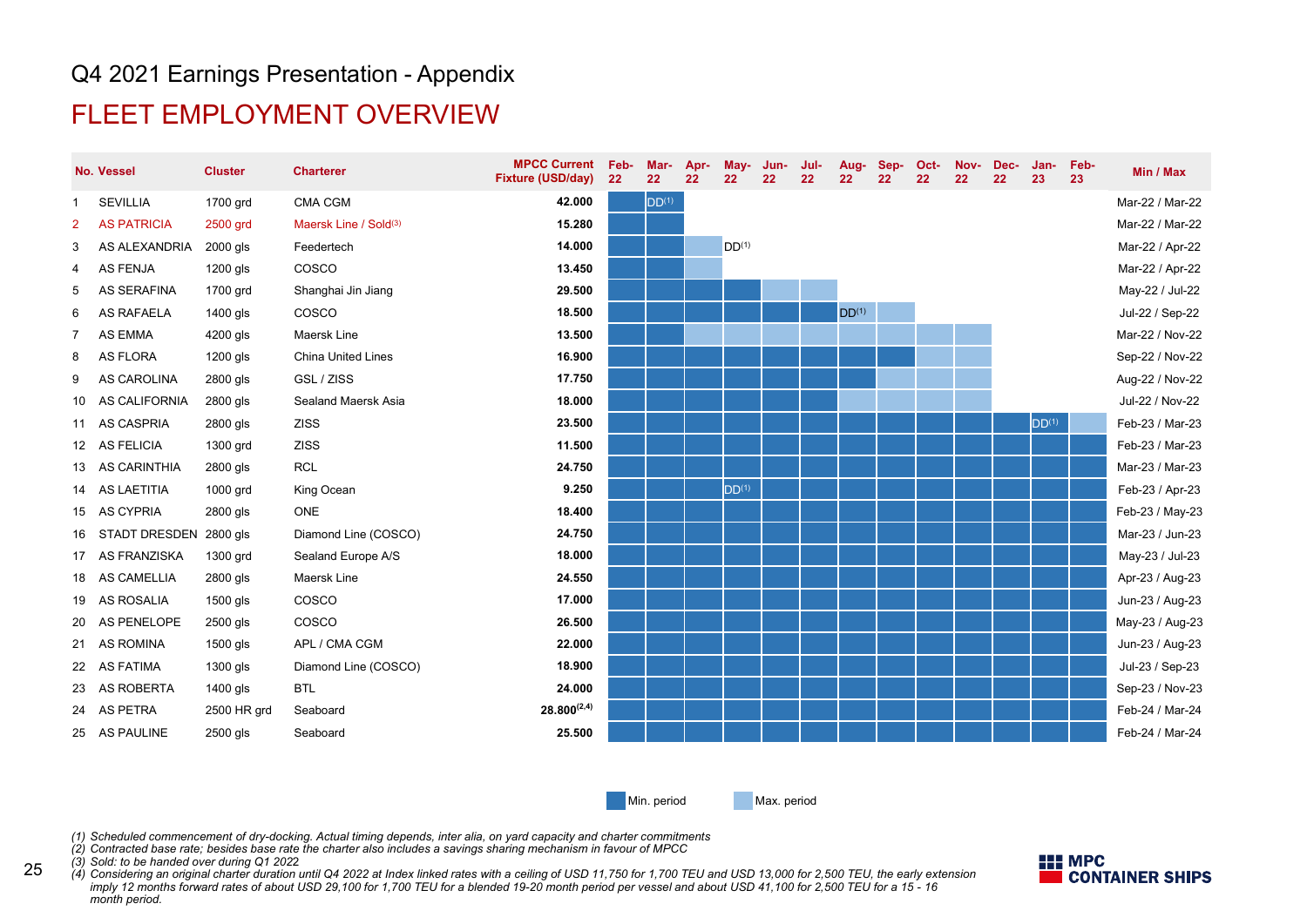### FLEET EMPLOYMENT OVERVIEW

|                              |                      | <b>FLEET EMPLOYMENT OVERVIEW</b> |                                          |                   |                      |            |                   |                   |            |                           |                         |                           |            |            |                   |            |
|------------------------------|----------------------|----------------------------------|------------------------------------------|-------------------|----------------------|------------|-------------------|-------------------|------------|---------------------------|-------------------------|---------------------------|------------|------------|-------------------|------------|
| No. Vessel                   | <b>Cluster</b>       | <b>Charterer</b>                 | <b>MPCC Current</b><br>Fixture (USD/day) | Feb-<br>22        | Mar-<br>22           | Apr-<br>22 | May-<br>22        | Jun-<br>22        | Jul-<br>22 | Aug-<br>$22 \overline{ }$ | Sep-<br>22 <sub>2</sub> | Oct-<br>$22 \overline{ }$ | Nov-<br>22 | Dec-<br>22 | Jan-<br>23        | Feb-<br>23 |
| 26 AS SAVANNA                | 1700 grd             | Seaboard                         | $22.400^{(2,3)}$                         |                   |                      |            |                   |                   |            |                           |                         |                           |            |            |                   |            |
| 27 AS PAULINA                | 2500 HR grd          | MSC                              | 26.750                                   |                   |                      |            |                   |                   |            |                           |                         |                           |            |            |                   |            |
| 28 AS SABRINA                | 1700 grd             | Seaboard                         | $22.400^{(2,3)}$                         |                   |                      |            |                   |                   |            |                           |                         |                           |            |            |                   |            |
| 29 AS ANITA                  | 2000 gls             | Diamond Line (COSCO)             | 29.350                                   |                   |                      |            |                   |                   |            |                           |                         |                           |            |            |                   |            |
| 30 AS ALVA                   | 2000 grd             | Feedertech                       | 29.000                                   |                   |                      |            | DD <sup>(1)</sup> |                   |            |                           |                         |                           |            |            |                   |            |
| 31 AS FILIPPA                | 1300 grd             | <b>CMA CGM</b>                   | 18.250                                   |                   |                      |            |                   | DD <sup>(1)</sup> |            |                           |                         |                           |            |            |                   |            |
| 32 AS CLARITA                | 2800 gls             | Oman Shipping Lines              | 26.975                                   |                   |                      |            |                   |                   |            |                           |                         |                           |            |            |                   |            |
| 33 AS RAGNA<br>34 AS SICILIA | 1500 gls             | <b>ZISS</b><br>Feedertech        | 30.000<br>30.000                         |                   | DD <sup>(1)</sup>    |            |                   |                   |            |                           |                         |                           |            |            |                   |            |
| 35 AS SAMANTA                | 1700 grd<br>1700 grd | Seaboard                         | $22.400^{(2,3)}$                         |                   |                      |            |                   |                   |            |                           |                         |                           |            |            |                   |            |
| 36 AS SERENA                 | 1700 grd             | Shanghai Jin Jiang               | 60.000                                   | DD <sup>(1)</sup> |                      |            |                   |                   |            | 15,000                    |                         |                           |            |            |                   |            |
| 37 AS CHRISTIANA             | 2800 grd             | <b>CMA CGM</b>                   | 32.400                                   |                   |                      |            |                   |                   |            |                           |                         |                           |            |            |                   |            |
| 38 AS PAOLA                  | 2500 grd             | CMA CGM                          | 28.900                                   |                   |                      |            |                   |                   |            |                           |                         |                           |            |            |                   |            |
| 39 AS CONSTANTINA 2800 gls   |                      | COSCO                            | 39.900                                   |                   |                      |            | DD <sup>(1)</sup> |                   |            |                           |                         |                           |            |            |                   |            |
| 40 AS FABRIZIA               | 1300 grd             | King Ocean                       | 26.000                                   |                   |                      |            |                   |                   |            |                           |                         |                           |            |            | DD <sup>(1)</sup> |            |
| 41 AS CARELIA                | 2800 gls             | Hapag-Lloyd                      | 33.000                                   |                   |                      |            |                   |                   |            |                           |                         |                           |            |            |                   |            |
| 42 AS FIORELLA               | 1300 grd             | COSCO                            | 25.950                                   |                   | DD <sup>(1)</sup>    |            |                   |                   |            |                           |                         |                           |            |            |                   |            |
| 43 AS CLEOPATRA              | 2800 grd             | Hapag-Lloyd                      | 33.500                                   |                   |                      |            |                   |                   |            |                           |                         |                           |            |            |                   |            |
| 44 AS SVENJA                 | 1700 grd             | CMA CGM                          | 29.995                                   |                   |                      |            |                   |                   |            |                           |                         |                           |            |            |                   |            |
| 45 AS COLUMBIA               | 2800 gls             | Sea Consortium                   | 85.000                                   |                   |                      |            |                   |                   |            |                           |                         |                           |            | 15,500     |                   |            |
| 46 AS CLEMENTINA 2800 gls    |                      | Feedertech                       | 35.500                                   |                   |                      |            |                   |                   |            |                           |                         |                           |            |            |                   |            |
| 47 AS PAMELA                 | 2500 grd             | COSCO                            | 37.500                                   |                   |                      |            |                   |                   |            |                           |                         |                           |            |            |                   |            |
| 48 AS SELINA                 | 1700 grd             | Maersk Line                      | 29.500                                   |                   |                      |            |                   |                   |            |                           |                         |                           |            |            |                   |            |
| 49 AS FLORETTA               | 1300 grd             | Crowley                          | 26.500                                   |                   |                      |            |                   |                   |            |                           |                         |                           |            |            |                   |            |
| 50 AS FREYA                  | 1300 grd             | <b>CMA CGM</b>                   | 10.500                                   |                   | Maersk Line - 28,000 |            |                   |                   |            |                           |                         |                           |            |            |                   |            |

![](_page_25_Picture_9.jpeg)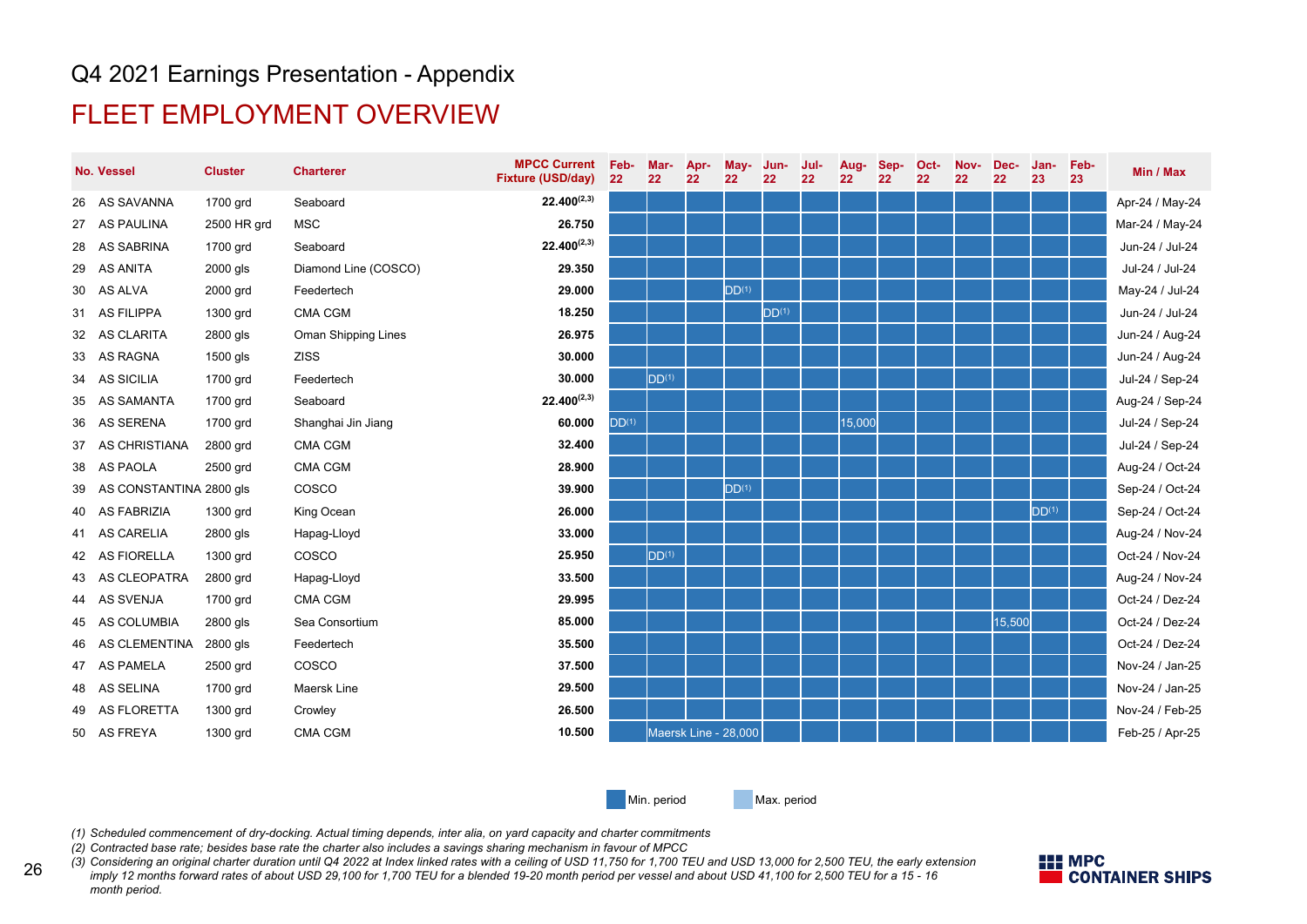### FLEET EMPLOYMENT OVERVIEW

| <b>No. Vessel</b>            |                         |                                    |                                                 |                   |            |                     |            |                      |                                              |                   |                            |                                              |                      |            |                 |    |                                    |
|------------------------------|-------------------------|------------------------------------|-------------------------------------------------|-------------------|------------|---------------------|------------|----------------------|----------------------------------------------|-------------------|----------------------------|----------------------------------------------|----------------------|------------|-----------------|----|------------------------------------|
|                              | <b>Cluster</b>          | <b>Charterer</b>                   | <b>MPCC Current</b><br><b>Fixture (USD/day)</b> | Feb-<br>22        | Mar-<br>22 | Apr-<br>22          | May-<br>22 | Jun-<br>22           | Jul-<br>22                                   | Aug-<br>22        | Sep-<br>22                 | Oct-<br>22                                   | Nov-<br>22           | Dec-<br>22 | Jan- Feb-<br>23 | 23 | Min / Max                          |
| 51 AS SARA                   | 1700 grd                | Maersk Line                        | 35.000                                          |                   |            |                     |            |                      |                                              |                   |                            |                                              |                      |            |                 |    | Feb-25 / Apr-25                    |
| 52 AS FLORIANA               | 1300 gls                | <b>CFS</b>                         | 13.000                                          |                   |            | Extension $-27,750$ |            |                      | DD <sup>(1)</sup>                            |                   |                            |                                              |                      |            |                 |    | Feb-25 / Apr-25                    |
| 53 AS SUSANNA                | 1700 grd                | COSCO                              | 14.000                                          |                   |            |                     |            | Undisclosed - 39,990 |                                              |                   |                            |                                              |                      |            |                 |    | Mar-25 / May-25                    |
| 54 AS NORA                   | 3500 grd                | CMA CGM                            | 40.000                                          | DD <sup>(1)</sup> |            |                     |            |                      |                                              |                   |                            |                                              |                      |            |                 |    | Apr-25 / Jun-25                    |
| 55 CARPATHIA                 | 2800 gls                | Wan Hai Lines                      | 16.000                                          |                   |            |                     |            |                      | The Pasha Group - 42,000                     |                   |                            |                                              |                      |            |                 |    | May-25 / Jun-25                    |
| 56 AS FABIANA                | 1300 grd                | Maersk Line                        | 12.350                                          |                   |            |                     |            |                      | Undisclosed - 29,500                         |                   |                            |                                              |                      |            |                 |    | May-25 / Jul-25                    |
| 57 NORDSPRING                | 3500 gls                | Hapag-Lloyd                        | 18.500                                          |                   |            |                     |            |                      | DD <sup>(1)</sup> / The Pasha Group - 61,000 |                   |                            |                                              |                      |            |                 |    | Jul-25 / Aug-25                    |
| 58 CARDONIA                  | 2800 gls                | ZISS                               | 35.050                                          |                   |            |                     |            |                      |                                              |                   |                            |                                              |                      |            |                 |    | Jul-25 / Oct-25                    |
| 59 AS ANGELINA               | 2000 grd                | Maersk Line                        | 21.000                                          |                   |            |                     |            |                      |                                              |                   |                            | DD <sup>(1)</sup> / Undisclosed 36,500       |                      |            |                 |    | Aug-25 / Oct-25                    |
| 60 AS PIA                    | 2500 grd                | Maersk Line                        | 18.300                                          |                   |            |                     |            |                      | Undisclosed - 45,750                         |                   |                            |                                              |                      |            |                 |    | Aug-25 / Oct-25                    |
| 61 AS CARLOTTA               | 2800 grd                | The Pasha Group                    | 70.000                                          |                   |            |                     |            |                      |                                              |                   |                            | Extension - 42,000<br>Undisclosed - $38,000$ |                      |            |                 |    | Sep-25 / Oct-25<br>Sep-25 / Nov-25 |
| 62 AS SOPHIA<br>63 AS PALINA | 1700 grd<br>2500 HR grd | Sealand Maersk Asia<br>Maersk Line | 33.000<br>$11.000^{(2)}$                        |                   |            |                     |            |                      |                                              |                   |                            | Undisclosed - 45,750                         |                      |            |                 |    | Oct-25 / Dec-25                    |
| 64 CIMBRIA                   | 2800 gls                | GSL / ZISS                         | 35.175                                          |                   |            |                     |            |                      |                                              | DD <sup>(1)</sup> |                            |                                              |                      |            |                 |    | Oct-25 / Jan-26                    |
| 65 AS PETRONIA               | 2500 HR grd             | Maersk Line                        | $11.000^{(2)}$                                  |                   |            |                     |            |                      |                                              |                   |                            |                                              | Undisclosed - 45,750 |            |                 |    | Nov-25 / Jan-26                    |
| 66 AS PATRIA                 | 2500 grd                | Hapag-Lloyd                        | 14.500                                          |                   |            |                     |            |                      |                                              |                   | Undisclosed - confidential |                                              |                      |            |                 |    | Feb-26 / Jun-26                    |

![](_page_26_Picture_7.jpeg)